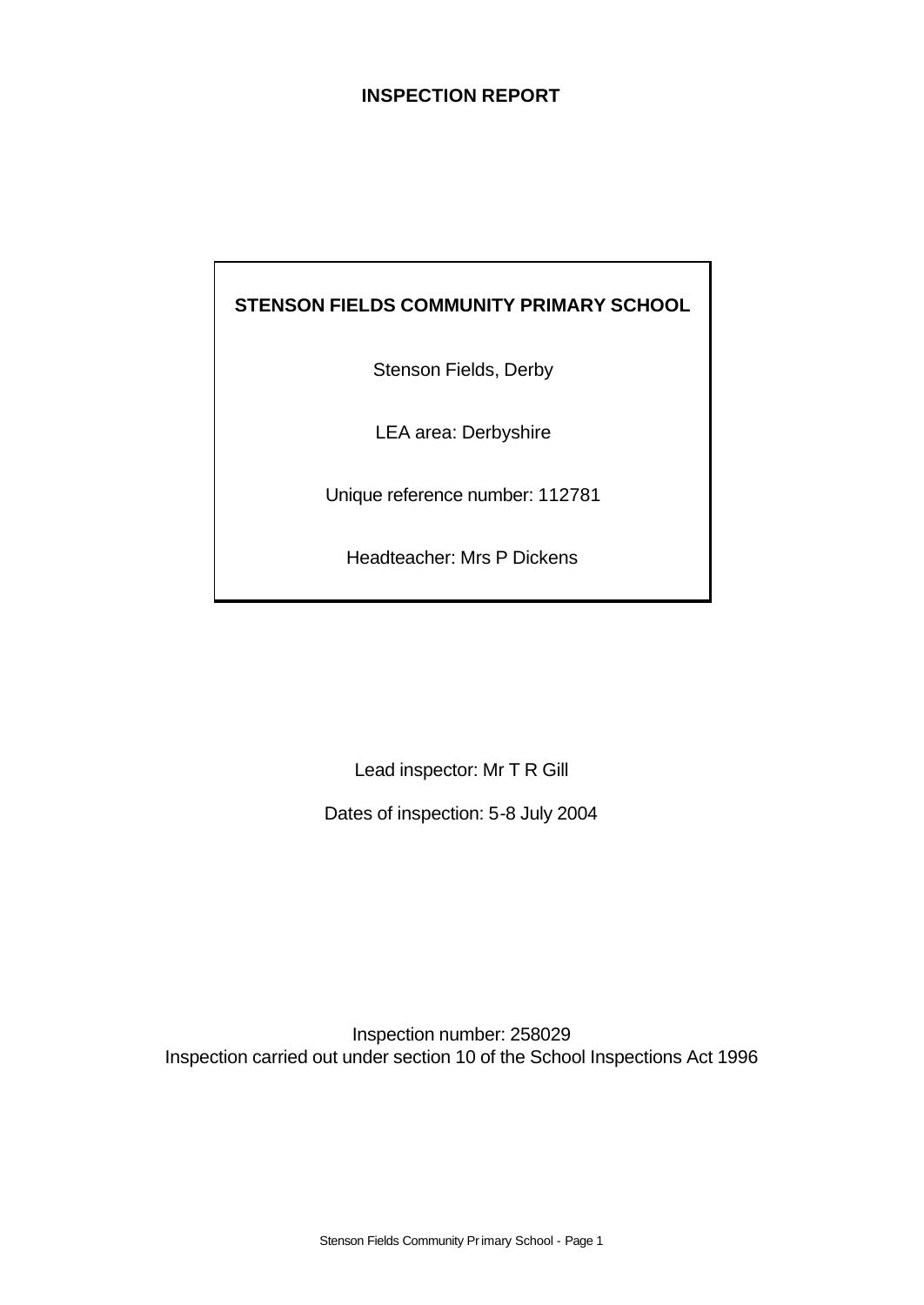#### © Crown copyright 2004

This report may be reproduced in whole or in part for non-commercial educational purposes, provided that all extracts quoted are reproduced verbatim without adaptation and on condition that the source and date thereof are stated.

Further copies of this report are obtainable from the school. Under the School Inspections Act 1996, the school must provide a copy of this report and/or its summary free of charge to certain categories of people. A charge not exceeding the full cost of reproduction may be made for any other copies supplied.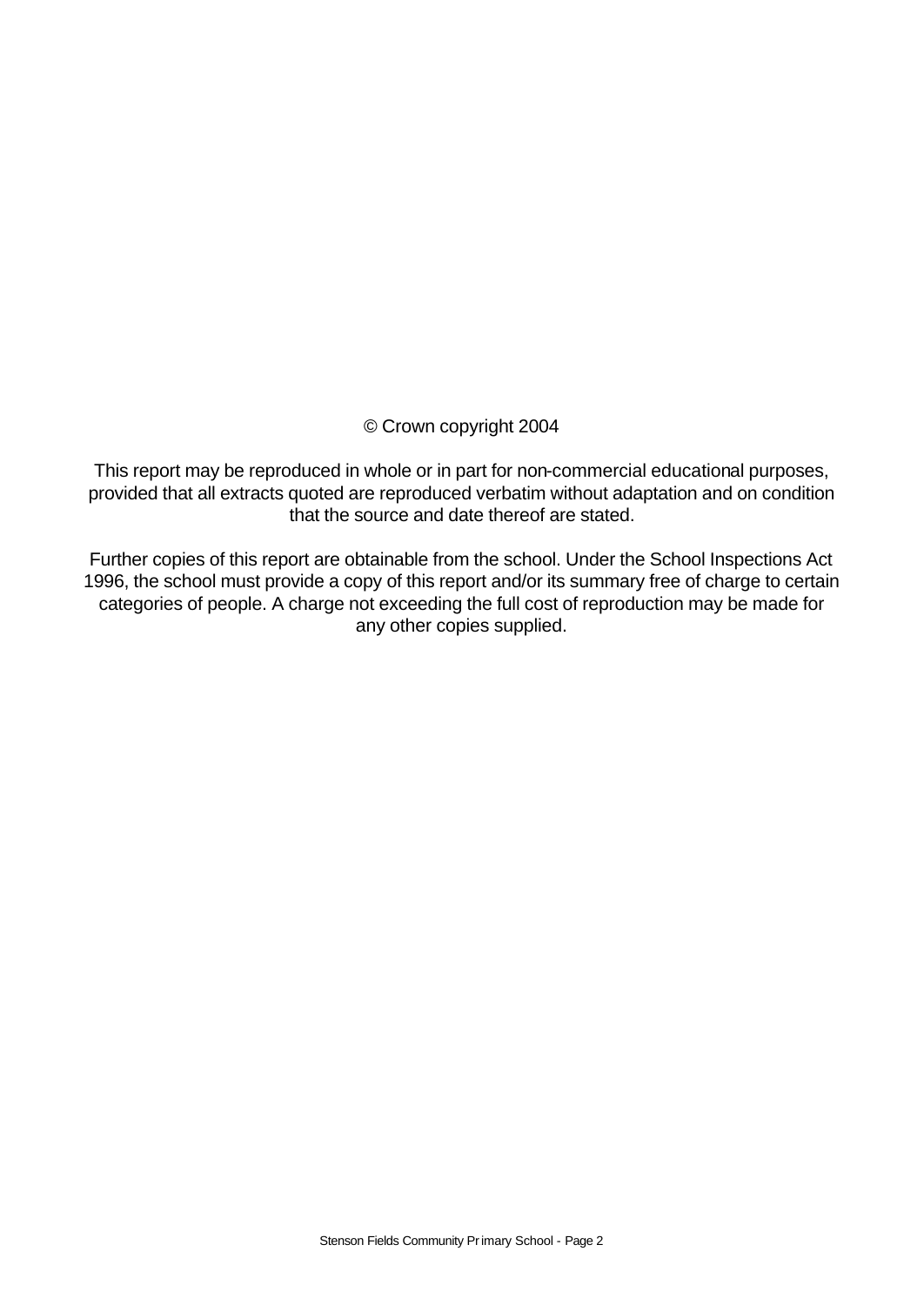## **INFORMATION ABOUT THE SCHOOL**

| Type of school:        |    | Primary                                                          |
|------------------------|----|------------------------------------------------------------------|
| School category:       |    | Community                                                        |
| Age range of pupils:   |    | $5 - 11$                                                         |
| Gender of pupils:      |    | Mixed                                                            |
| Number on roll:        |    | 287                                                              |
| School address:        |    | Heather Close<br>Stenson Fields<br>Sinfin<br>Derby<br>Derbyshire |
| Postcode:              |    | <b>DE24 3BW</b>                                                  |
| Telephone number:      |    | 01332 772452                                                     |
| Fax number:            |    | 01332765129                                                      |
| Appropriate authority: |    | Governing body<br>Name of chair of governors: Ms B Jackson       |
| Date                   | οf | previous 29 June – 3 July 1998                                   |

inspection:

## **CHARACTERISTICS OF THE SCHOOL**

Stenson Fields Primary School is larger than most other primary schools with 287 pupils aged 4 to 11. Currently about 12 per cent of pupils have free school meals which is similar to most other schools. The proportion of pupils with special educational needs is above what is usually found. Most of those pupils have learning difficulties but a significant few have behavioural problems. The percentage of pupils with a statement of special educational needs is above the national average. The school has 63 pupils for whom English is not the mother tongue and the proportion of pupils from minority ethnic groups is high. Most of those pupils come from Asian or Asian British families. Mobility of pupils in and out of the school, other than at the normal time of admission, is slightly above average. The socio-economic circumstances of the school are similar to elsewhere. The attainment of pupils on entry to the school is below average. The school has received the following awards: the Basic Skills Quality Mark, Healthy Schools Award, Investors in People, Football Association Charter Standard and the Sport England Activemark.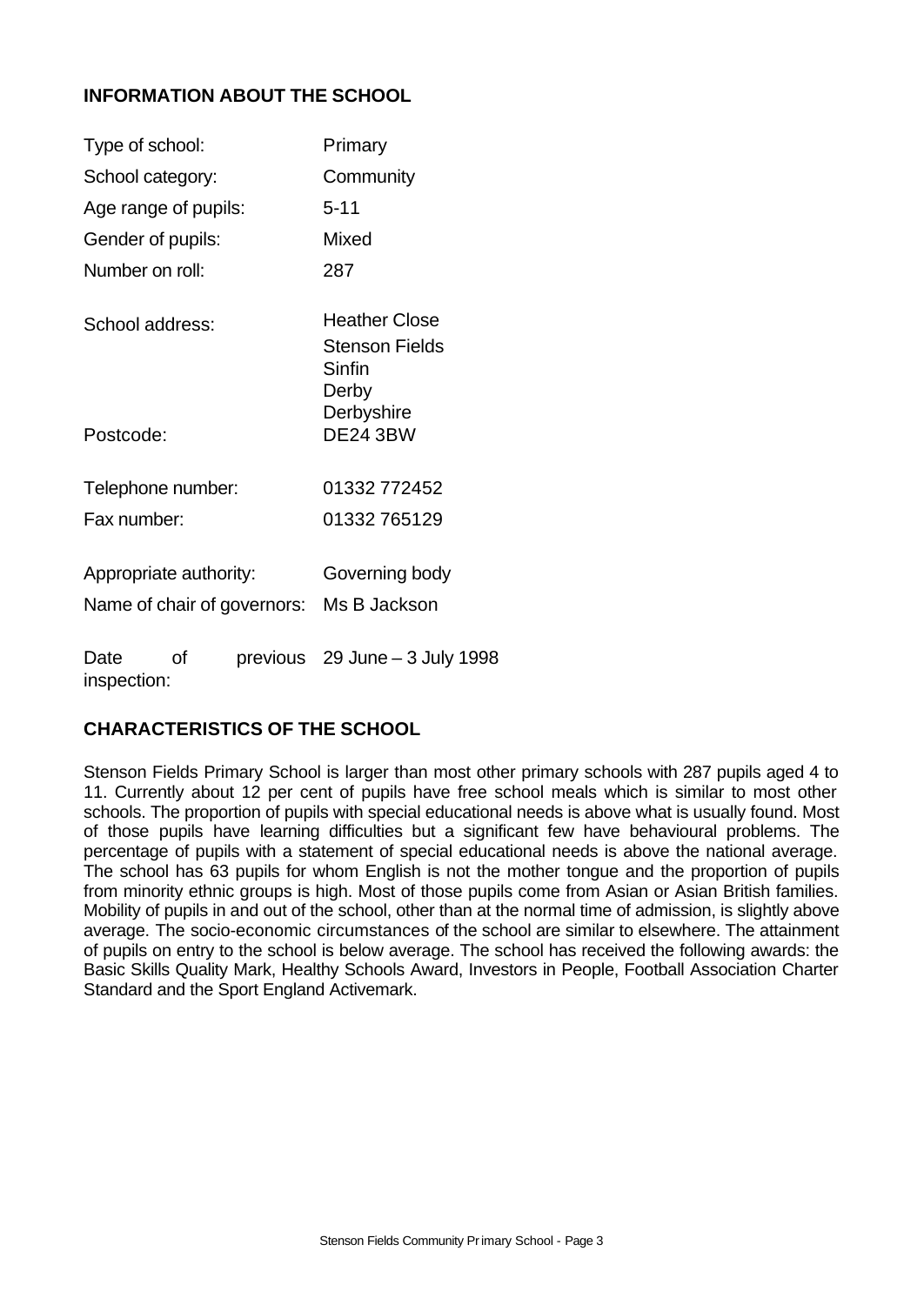## **INFORMATION ABOUT THE INSPECTION TEAM**

|       | Members of the inspection team |                | <b>Subject responsibilities</b>          |
|-------|--------------------------------|----------------|------------------------------------------|
| 21398 | Mr T Gill                      | Lead inspector | Art and design                           |
|       |                                |                | Design and technology                    |
|       |                                |                | <b>Foundation Stage</b>                  |
|       |                                |                | Special Educational needs                |
|       |                                |                | English as an additional language        |
|       |                                |                | Music                                    |
| 1930  | Mrs B Attaway                  | Lay inspector  |                                          |
| 27292 | Mr J Calvert                   | Team inspector | English                                  |
|       |                                |                | Geography                                |
|       |                                |                | History                                  |
|       |                                |                | Religious education                      |
| 19897 | Mr A Evans                     | Team inspector | <b>Mathematics</b>                       |
|       |                                |                | Science                                  |
|       |                                |                | Information and communication technology |
|       |                                |                | Physical education                       |

The inspection contractor was:

PBM Brookbridge & Bedford 13A Market Place **Uttoxeter Staffordshire** ST14 8HY

Any concerns or complaints about the inspection or the report should be made initially to the inspection contractor. The procedures are set out in the leaflet *'Complaining about Ofsted Inspections'*, which is available from Ofsted Publications Centre (telephone 07002 637833) or Ofsted's website (www.ofsted.gov.uk).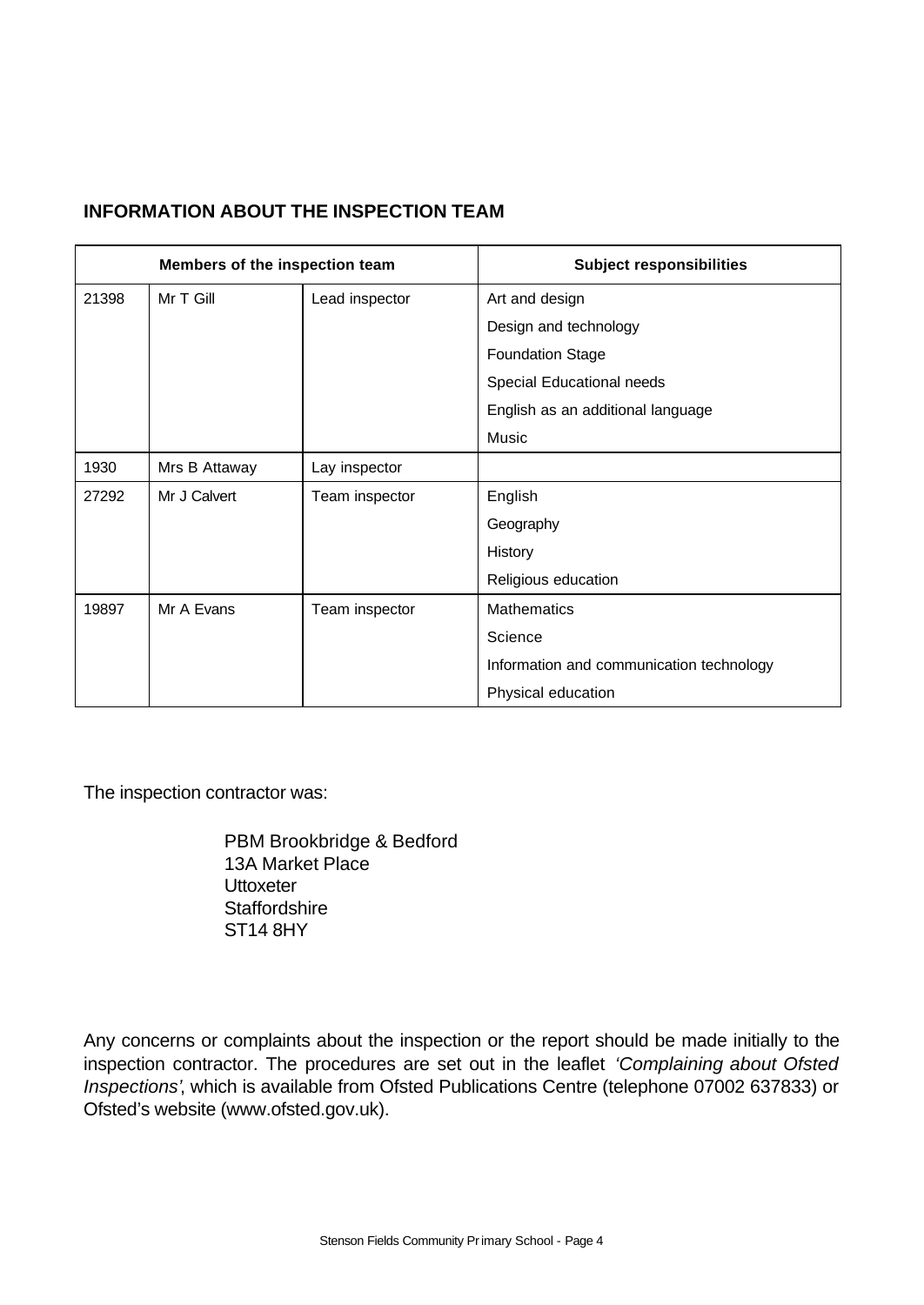## **REPORT CONTENTS**

|                                                                                                                                    | Page |    |
|------------------------------------------------------------------------------------------------------------------------------------|------|----|
| <b>PART A: SUMMARY OF THE REPORT</b>                                                                                               | 6    |    |
| <b>PART B: COMMENTARY ON THE MAIN INSPECTION FINDINGS</b>                                                                          |      |    |
| <b>STANDARDS ACHIEVED BY PUPILS</b>                                                                                                | 8    |    |
| Standards achieved in areas of learning and subjects                                                                               |      |    |
| Pupils' attitudes, values and other personal qualities                                                                             |      |    |
| <b>QUALITY OF EDUCATION PROVIDED BY THE SCHOOL</b>                                                                                 | 10   |    |
| Teaching and learning<br>The curriculum<br>Care, guidance and support<br>Partnership with parents, other schools and the community |      |    |
| <b>LEADERSHIP AND MANAGEMENT</b>                                                                                                   | 14   |    |
| <b>PART C: THE QUALITY OF EDUCATION IN AREAS OF LEARNING AND</b><br><b>SUBJECTS</b>                                                |      |    |
| <b>AREAS OF LEARNING IN THE FOUNDATION STAGE</b>                                                                                   | 16   |    |
| <b>SUBJECTS IN KEY STAGES 1 and 2</b>                                                                                              |      | 19 |
| <b>PART D: SUMMARY OF THE MAIN INSPECTION JUDGEMENTS</b>                                                                           |      | 30 |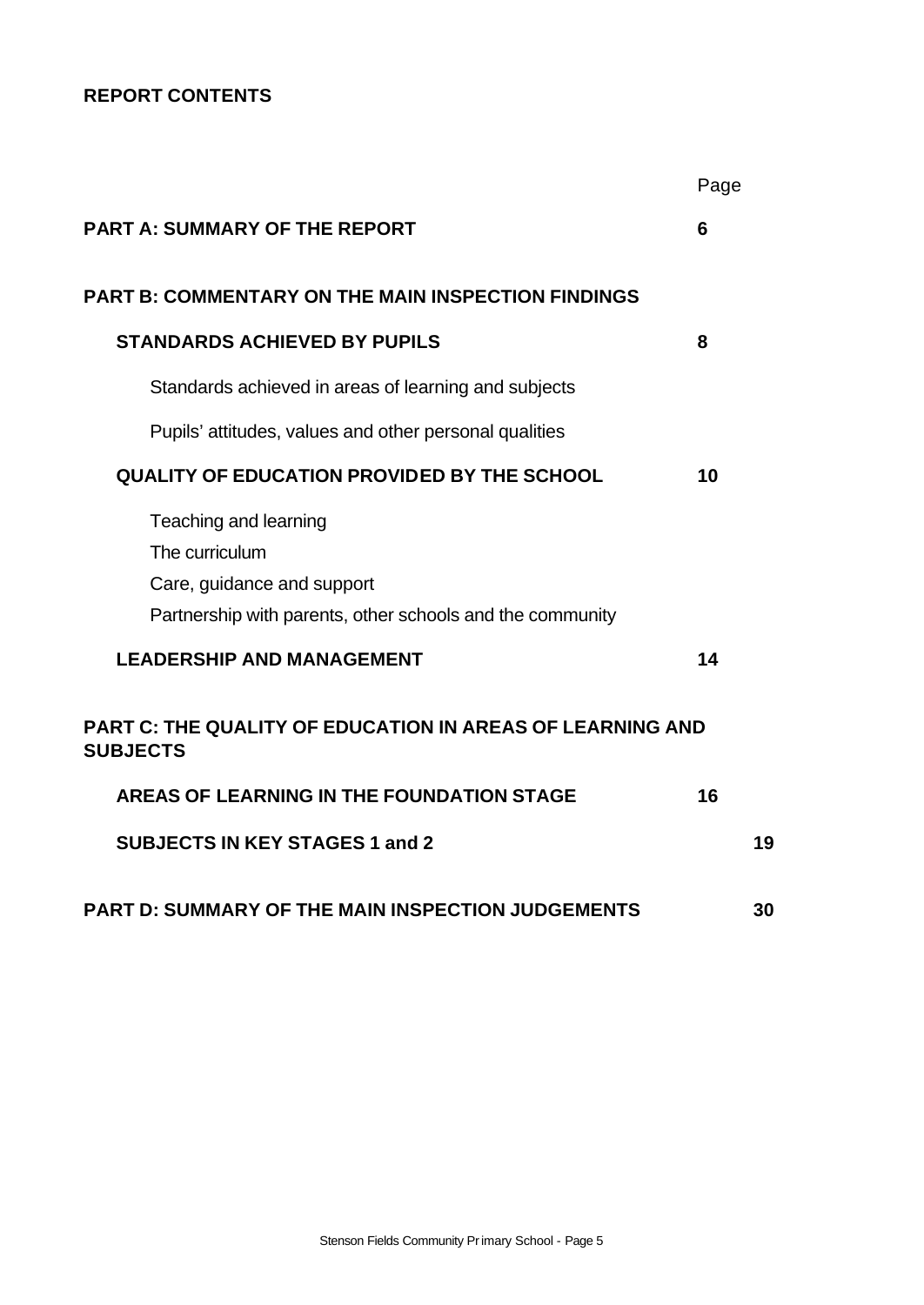# **PART A: SUMMARY OF THE REPORT**

## **OVERALL EVALUATION**

**This is a very good school.** Leadership and management are very good. The leadership of the headteacher is inspirational. The very good governing body supports the school very well. Teaching, learning and assessment are very good. Achievement is very good across the school and standards are above average in Years 2 and 6. **The school provides very good value for money.**

The school's main strengths and weaknesses are:

- the headteacher, together with the staff and governors are always examining ways of making the school more effective and they have been very successful;
- teaching is very good and is very well matched to the pupils' needs;
- assessment, monitoring and target setting are very good overall and the information is used very well to ensure the pupils achieve very well;
- the very good provision in the Reception classes ensures that the children are well prepared for starting the National Curriculum;
- the use of teaching assistants to support pupils' learning is excellent, and as a result, pupils with special educational needs and English as an additional language achieve very well;
- very good use is made of information and communication technology to support learning in many subjects;
- the school is fully inclusive and provides excellent equality of access to an extensive and varied range of interesting activities;
- the pupils' attitudes, behaviour and spiritual moral and cultural development are very good;
- pupils are very well cared for, listened to, and their views acted upon; and
- links with parents are very good and those with the community are excellent.

The school has made a good improvement since the last inspection. Although there were no key issues to address, improvements have taken place in the curriculum, the quality of teaching and learning and in the pupils' attainment in the non-core<sup>1</sup> subjects of the National Curriculum.

#### **STANDARDS ACHIEVED**

l

| <b>Results in National</b><br>Curriculum tests at the end<br>of Year 6, compared with: |      | similar schools |      |      |
|----------------------------------------------------------------------------------------|------|-----------------|------|------|
|                                                                                        | 2001 | 2002            | 2003 | 2003 |
| English                                                                                |      | B               |      |      |
| mathematics                                                                            |      |                 |      |      |
| science                                                                                |      |                 |      |      |

*Key: A - well above average; B – above average; C – average; D – below average; E – well below average Similar schools are those whose pupils attained similarly at the end of Year 2.*

The table shows the results of the pupils in Year 6 in 2003. These results represent a significant dip in performance in comparison with recent years. The dip was due mainly to the

 $1$  The core subjects are English, mathematics and science. All other subjects ae referred to as non-core subjects.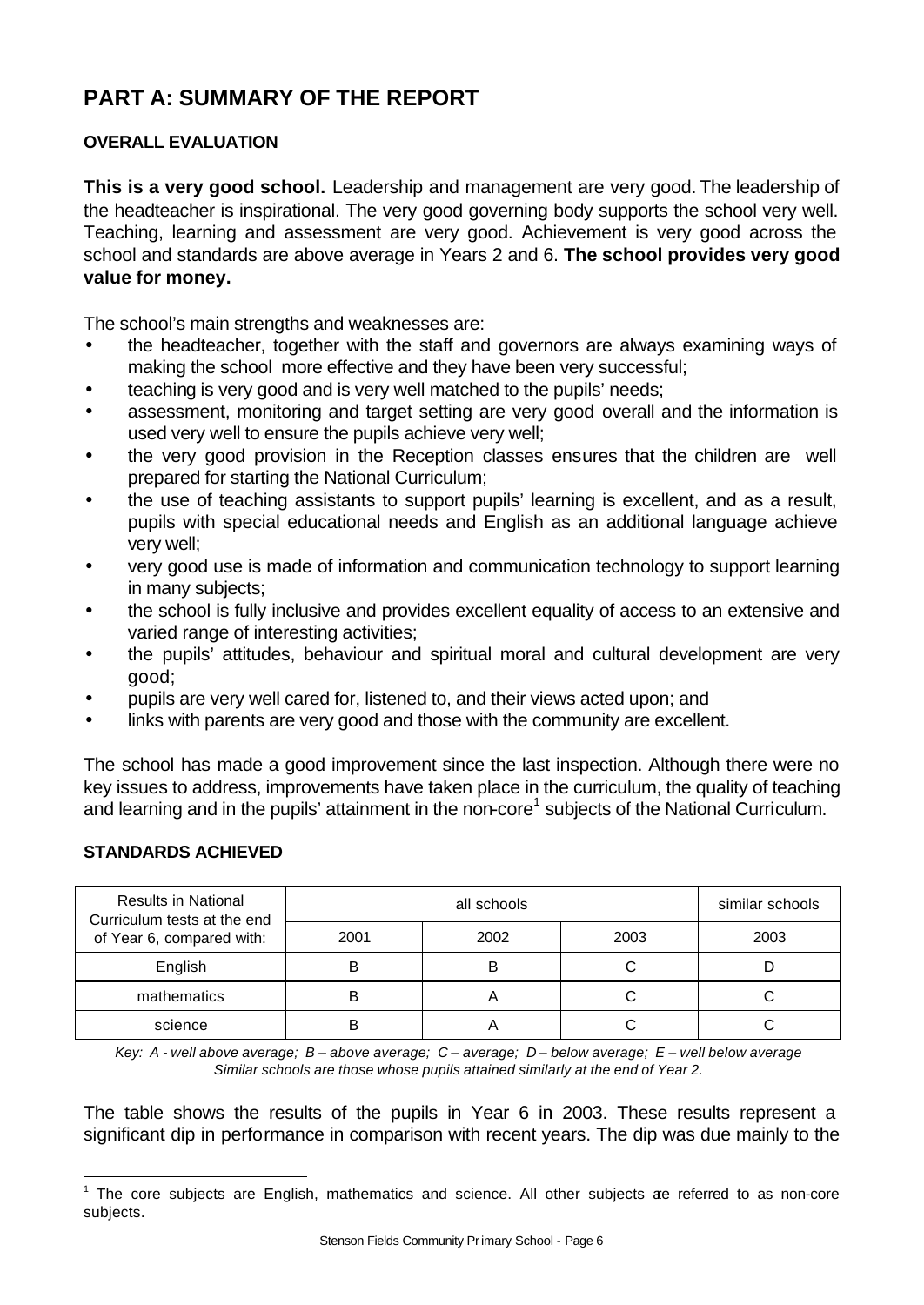overall ability of the cohort being lower than usual, resulting in a significant drop in the number of pupils attaining the higher levels. **The achievement of all the pupils is very good;** in broad terms, the below average standards on entry to the Reception year rise to above average by Year 6. When children enter the Reception classes their attainment is below average in personal, social and emotional development, communication, language and literacy, mathematical development, knowledge and understanding of the world and creative development. The attainment on entry of a small number of children is well below the standard that is typical for this age. The majority of children in the Reception year are on course to attain the national goals for early learning by the end of the year and many will exceed them in personal, social and emotional development. Despite very good teaching, a significant minority will not attain the expected goals in speaking, reading and writing. Progress in Years 1 to 6 is good and pupils generally do better than predicted by their attainment on entry. Current standards in Year 2 and Year 6, are above average in all subjects of the National Curriculum with the exception of music, where there was insufficient evidence to form a judgement. This represents a good improvement compared to the standards in 2003. **The pupils' personal qualities, including their spiritual, moral, social and cultural development are very good.** The pupils' behaviour and attitudes towards their work are very good. Attendance and punctuality are very good.

#### **QUALITY OF EDUCATION**

**The quality of education provided by the school is very good.** The curriculum and the pupils' learning are very good because of the very effective quality of teaching and support provided by assistants. The teaching enables pupils of all abilities to develop the confidence and skills to further improve their learning. The use of teaching assistants to support pupils' learning is excellent and they make a valuable contribution. Assessment is used very effectively to set individual targets and to plan lessons which engage and challenge the pupils. Care, guidance and support are very good and this is reflected in the pupil's confidence, the very good relationships developed with the staff and the significant progress made by them. The school's partnership with the community is excellent and their partnership with parents is very good.

#### **LEADERSHIP AND MANAGEMENT**

**Leadership and management are very good** and have kept the school on an upward path of improvement. The headteacher is very well supported by a very effective deputy headteacher and senior management team. The headteacher has built up an excellent team who are never content to rest on their successes and who are dedicated to doing the best for all pupils. Subject co-ordinators and the leaders of English as an additional language and special educational needs play a very significant role in developing and monitoring their areas of responsibility and are excellent role models. The governors are fully involved in all aspects of school life. They have a very good understanding of the strengths of the school, the areas which can be improved, and how this can be done. A very productive relationship exists between the chair of governors and the headteacher which is based on mutual respect and a determination to do the best for the pupils and the school's wider community. All statutory requirements are met. Financial management is prudent.

#### **PARENTS' AND PUPILS' VIEWS OF THE SCHOOL**

Parents are very pleased with the quality of education provided by the school. They also appreciate the warm welcome they receive and the ease with which they can approach staff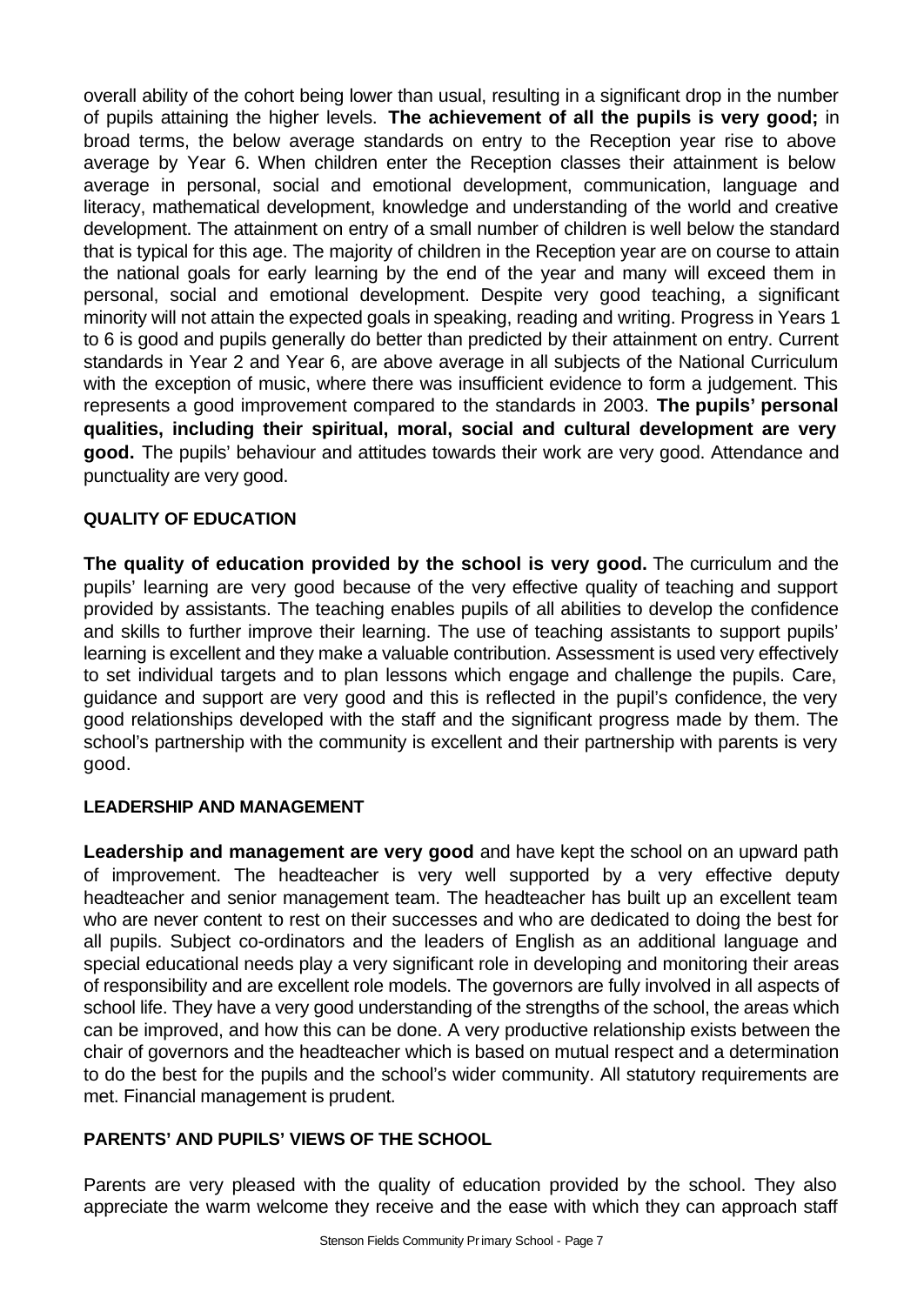and the headteacher. They rightly think that there is a very close partnership between home and school which helps their children to do better at school. The pupils enjoy coming to school and find their lessons interesting and stimulating. They rightly think that their views are valued and acted upon. The elected members of the School's Council say they have an important role in the school's development.

#### **IMPROVEMENTS NEEDED**

There are no significant shortcomings. The headteacher and governors should continue to give high priority to raising standards and to improving achievement even further by effectively implementing the school development plan.

# **PART B: COMMENTARY ON THE INSPECTION FINDINGS**

## **STANDARDS ACHIEVED BY PUPILS**

#### **Standards achieved in areas of learning and subjects**

Achievement for nearly all pupils is very good. The majority of children in the Reception classes are on course to attain the expected goals in all the areas of learning and many will exceed them in personal, social and emotional development. However, a good third of the children, despite the very good teaching, are unlikely to attain the national goals for early learning in communication, language and literacy and creative development because of very limited language skills on entry. Progress is good and many pupils catch up with expectations during Years 1 to 6. Standards in Year 2 and Year 6 are above average.

#### **Main strengths and weaknesses**

- In Year 2 and Year 6, standards are above average in all subjects of the National Curriculum, with the exception of music, where there was insufficient evidence to form a judgement.
- There has been a good improvement in the standards achieved in the foundation subjects.

- 1. When children enter the Reception class, their attainment is below average and for a few pupils it is well below average. The teaching is very good and, as a result, the children's achievement is very good and they are well prepared for the National Curriculum at the start of Year 1. Although the majority of children will attain the national goals for early learning, a significant minority will not do so in speaking, reading and writing because of their very low attainment on entry. The lack of these skills also affects their development in other subjects for a time in Years 1 to 6, though many of them eventually catch up.
- 2. The table below shows the results of the pupils in Year 2 in 2003. The figures show that the school's results were well above average in reading, writing and mathematics compared with all schools, a significant improvement on previous years. The school's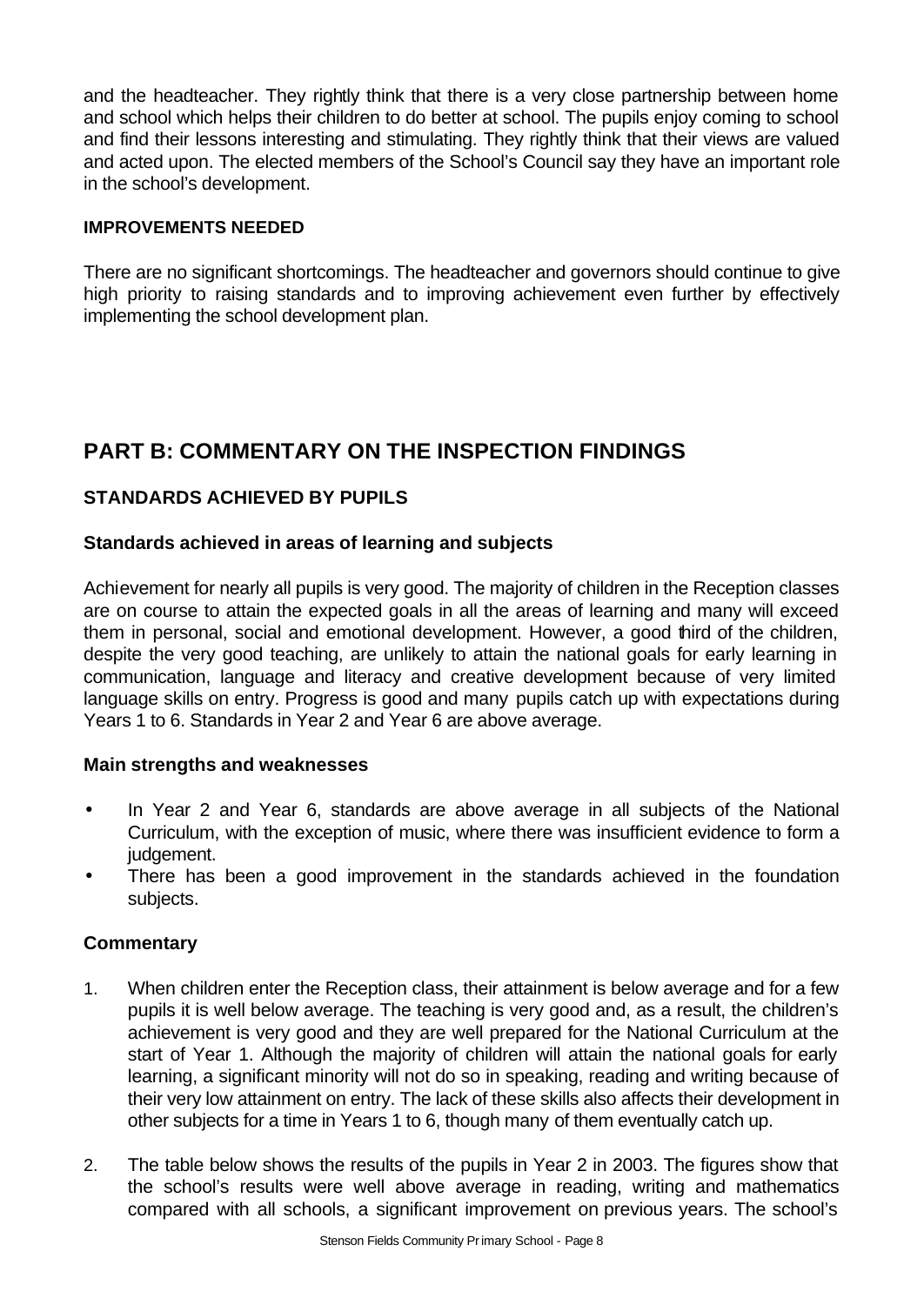results when compared with similar schools were well above average in reading and writing and very high in mathematics. Standards in the current Year 2 are above average in reading, writing and mathematics. Standards in the other National Curriculum subjects, with the exception of music, where there was not enough evidence to form a judgement, are above average. This represents a good improvement since the last inspection.

| Standards in: | School results | National results |  |  |
|---------------|----------------|------------------|--|--|
| reading       | 17.7(15.1)     | 15.7 (15.8)      |  |  |
| writing       | 16.3(13.9)     | 14.5 (14.4)      |  |  |
| mathematics   | 18.3 (15.9)    | 16.3 (16.5)      |  |  |

*Standards in national tests at the end of Year 2 – average point scores in 2003*

*There were 35 pupils in the year group. Figures in brackets are for the previous year* 

3. The table below shows the results of the pupils in Year 6, in 2003. The figures show that the school's results were average in English, mathematics and science when compared to all schools. When compared with similar schools, the results were below average in English and average in mathematics and science. This represented a significant dip in performance compared to recent years and was due mainly to the lower overall ability of the cohort; there was a drop in the number of pupils achieving he higher Level 5. Standards in the current Year 6 are above average in English, mathematics and science and above average in the other National Curriculum subjects, with the exception of music where there wasn't enough evidence to form a judgement. This is a very good improvement in standards in Year 6 since the last inspection.

| Standards in national tests at the end of Year 6 - average point scores in 2003 |  |  |  |  |  |
|---------------------------------------------------------------------------------|--|--|--|--|--|
|                                                                                 |  |  |  |  |  |

| Standards in: | School results | National results |
|---------------|----------------|------------------|
| English       | 26.6 (28.0)    | 26.8 (27.0)      |
| mathematics   | 27.0 (29.2)    | 26.8(6.7)        |
| science       | 29.2 (30.2)    | 28.6 (28.3)      |

*There were 44 pupils in the year group. Figures in brackets are for the previous year*

4. The pupils with special educational needs achieve very well and parents are very pleased with the standards they attain. The pupils improve their reading, writing and number skills particularly well, benefiting from the very good support from teachers and teaching assistants. Those pupils with English as an additional language and the gifted and talented pupils achieve very well because of the effectiveness of targeted support.

#### **Pupils' attitudes, values and other personal qualities**

The pupils' attitudes, values and personal development are very good along with their spiritual, moral, social and cultural development.

#### **Main strengths and weaknesses**

- Attendance levels are well above the national average.
- There are many opportunities to promote the pupils' personal development.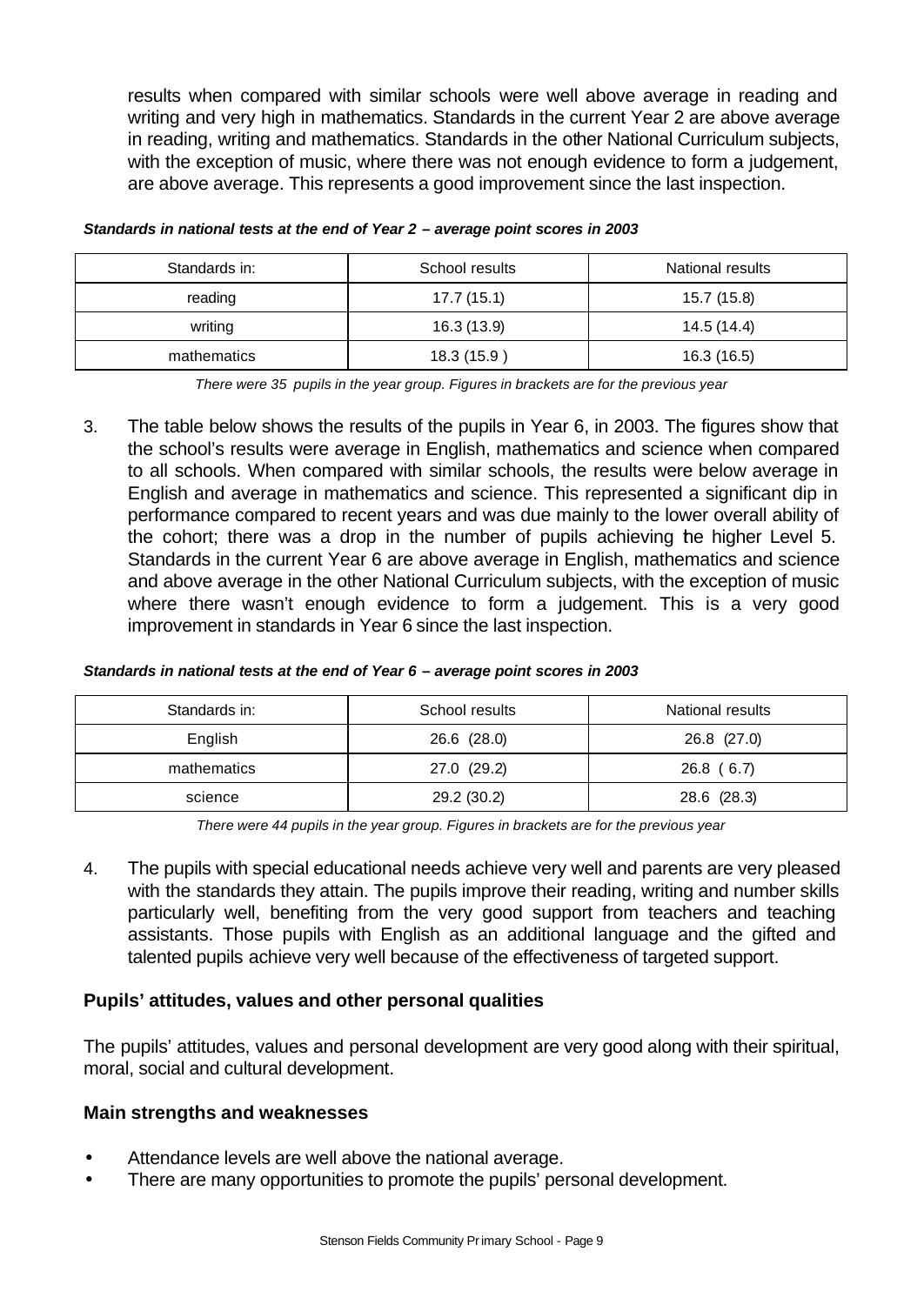• There has been a significant improvement in the pupils' spiritual development since the last inspection.

## **Commentary**

- 5. This is a vibrant school where pupils experience a high level of enjoyment because lessons are stimulating and extra-curricular activities are wide ranging. The pupils are articulate and confident, and express their views of school with pride. Teachers expect high standards of behaviour and pupils respond by working hard in lessons; this promotes learning. The school has in place many of the requirements needed to achieve the local authority's initial anti-bullying award. Relationships throughout the school are very good because this is a fully inclusive school where pupils work and play very well in mixed ethnic and gender groups and staff act as very good role models. Pupils share and support each other well and recognise the achievements and successes of others.
- 6. The very good quality of personal development promotes confidence and maturity. The youngest pupils are beginning to develop early self-evaluation strategies as they assess the outcome of their work; this helps them to know how they can improve. Year 6 'buddies' are proud of their responsibilities, they support other pupils in the playground and the training they receive is very effective. Discussion of ethical issues, such as felling trees in rain forests, raises awareness of environmental issues. Following a visit from a minister of a Ugandan church, pupils asked if they could raise funds; as a result an orphanage was able to be completed.
- 7. Moral and social development are very good because the personal, social and health education curriculum is very effective. Pupils are taught how to become responsible for their own actions. Eight and nine-year-old pupils were able to recall many incidents of kindness by members of their class. Pupils' spiritual awareness has improved since the last inspection because of additional staff training, more opportunity for reflection in daily assemblies and increased emphasis in the curriculum and extra curricular activities. Pupils are exposed to a variety of cultures and this produces respect for those from other backgrounds. Pupils and parents from different cultures share their knowledge which is reinforced by external visits to religious buildings of different faiths. The use of music from South America and the opportunity to learn Irish and Bhangra dances adds richness to their education. The pupils enjoy coming to school and as a result attendance is well above the national average. Any absences are diligently followed up by the school.

#### **Attendance**

#### *Attendance in the latest complete reporting year (%)*

| Authorised absence |     | Unauthorised absence |     |
|--------------------|-----|----------------------|-----|
| School data        | 4.3 | School data          | 0.0 |
| National data      | 5.4 | National data        | 0.4 |

| Unauthorised absence |     |  |  |
|----------------------|-----|--|--|
| School data<br>ი ი   |     |  |  |
| National data        | በ 4 |  |  |

*The table gives the percentage of half days (sessions) missed through absence for the latest complete reporting year.*

## **QUALITY OF EDUCATION PROVIDED BY THE SCHOOL**

The quality of education provided by the school is **high**. The curriculum is particularly effective and the pupils achieve very well because of the very good standard of teaching and support. Assessment information is used consistently to set individual targets and to plan lessons which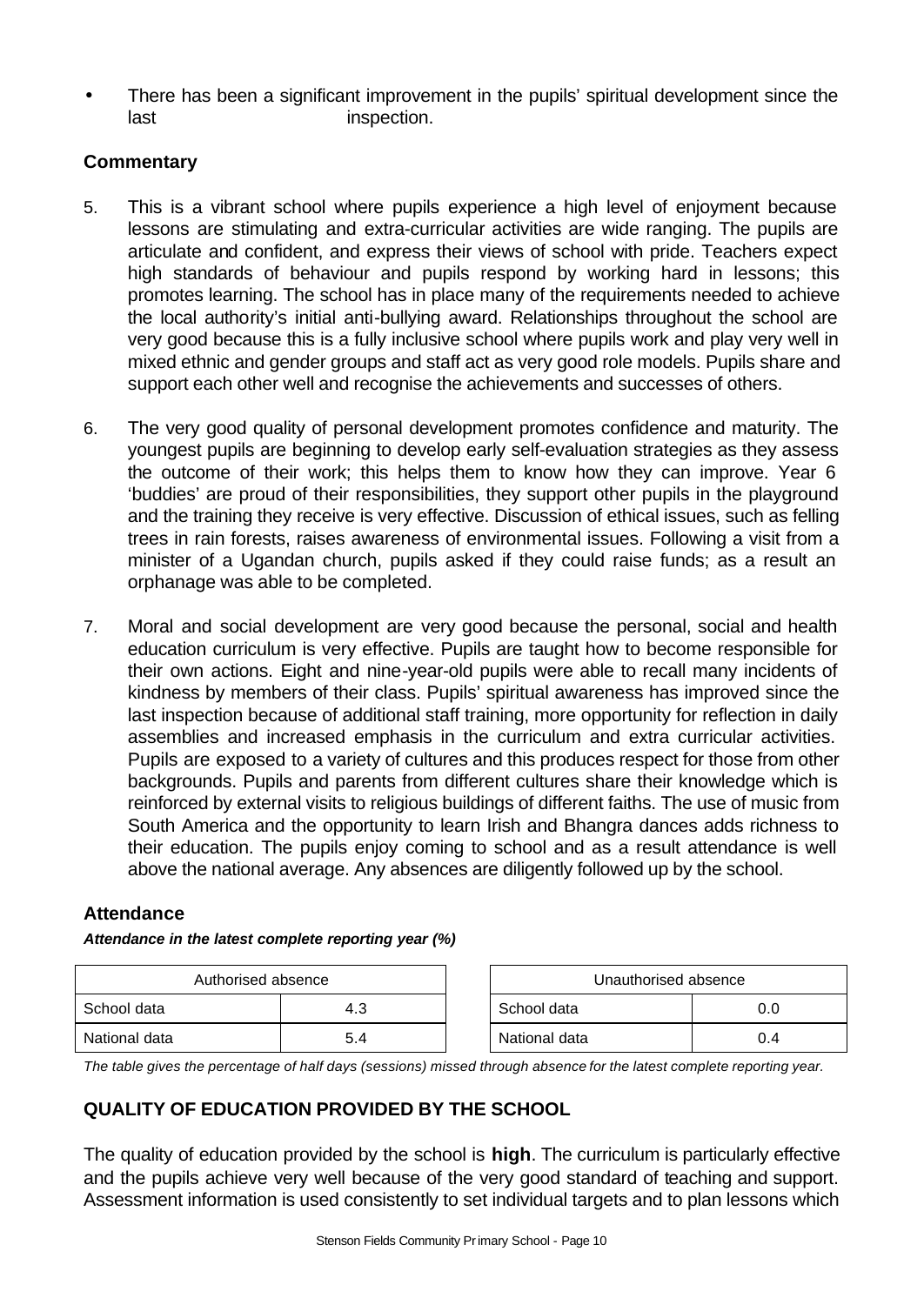engage and challenge the pupils. Care is very good and guidance and support are good. The parents are very satisfied with the work of the school, and what it provides, and for this reason the school is full.

## **Teaching and learning**

The quality of teaching and learning across the school is very good. The quality of assessment is very good.

#### **Main strengths and weaknesses**

- Pupils with special educational needs and English as an additional language are very well taught and supported.
- The contribution made by teaching assistants to pupils' learning is excellent.
- Very good use is made of information and communication technology to support learning in other subjects.
- The school's promotion of equal opportunities is excellent.
- Assessment is used very well to match work to the pupils' needs.

## **Commentary**

#### *Summary of teaching observed during the inspection in 46 lessons*

| Excellent | Very good | Good     | Satisfactory | Poor<br>Unsatisfactory |       | Very Poor |
|-----------|-----------|----------|--------------|------------------------|-------|-----------|
| 5(11%)    | 19 (41%)  | 22 (48%) | ს (0%)       | $0(0\%)$               | 0%) ( | 0 (0%)    |

*The table gives the number of lessons observed in each of the seven categories used to make judgements about lessons; figures in brackets show percentages where 30 or more lessons are seen.*

- 8. There has been a good improvement since the last inspection. Teaching is a major strength of the school and as a result, nearly all pupils achieve very well. All the lessons seen during the inspection were at least good, with over half being very good or excellent. The very good teaching enables pupils of all abilities to develop the confidence and skills to further improve their learning. Teaching assistants, who are positively valued by teachers, work closely with both adults and pupils to make a significant contribution to pupils' learning. This is a particularly strong feature of teaching. Very imaginative methods are employed to keep pupils motivated, interested and engaged in lessons and as a result learning is very good. One of the many commendable features is the very good use made of information and communication technology to support learning in many subjects, resulting in above average standards in mathematics, English and science. Information and communication technology is taught very well throughout the school, promoting above expected standards in the subject. Teachers utilise the interactive white boards very effectively to stimulate pupils' interest and enhance their learning in a range of subjects and communicate ideas and information very well.
- 9. Teachers' planning is very effective and the teachers work closely with each other and the other members of staff. They share expertise, experience and ideas in order to provide a rich curriculum, which links different subjects together very well. Teachers and teaching assistants involve the pupils fully in an interesting and challenging range of tasks and activities, which are closely matched to their needs because of the teachers' detailed subject knowledge. Homework is used constructively to enhance pupils' learning. Teachers manage the pupils very well, including those who are potentially challenging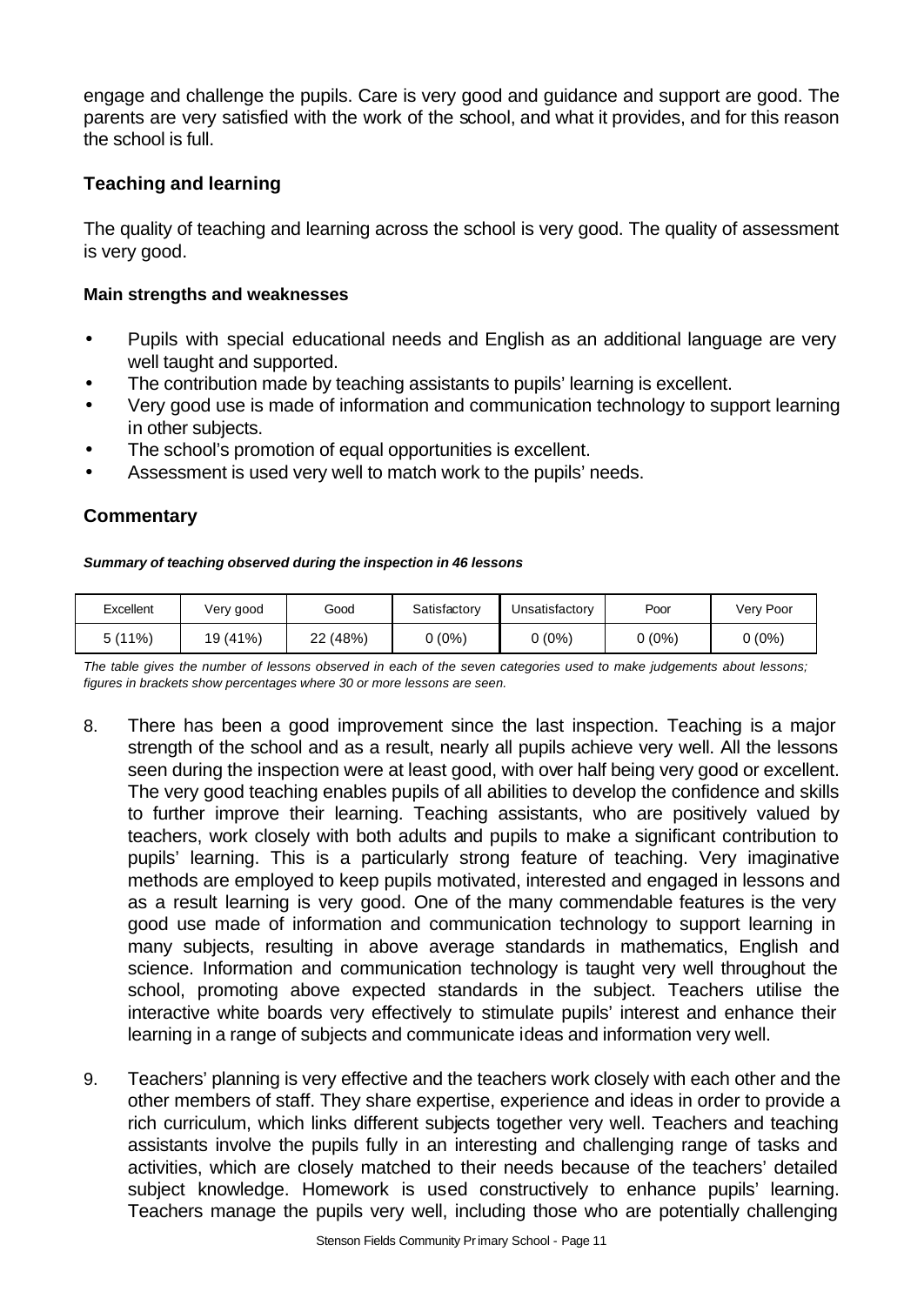because of good relationships, their detailed knowledge of the pupils, up-to-date records, and effective use of assessment information, All pupils are regularly provided with opportunities to discuss their ideas with a ' talk partner' and as a result know that their views and opinions are valued by adults. They are actively encouraged to develop speaking and listening skills in all subjects, and in subjects such as English, history, geography, science, design technology and religious education, are consistently provided with opportunities to develop their writing skills. As a result, teachers ensure that pupils of all abilities have equal access to the full curriculum, which is a particular strength. They acquire new skills, knowledge, and understanding rapidly, demonstrate very good attitudes and apply themselves positively to new learning. Pupils apply themselves conscientiously to their work, both independently, and with others.

## **The curriculum**

Curricular provision is very good. The curriculum provides an extensive and varied range of interesting activities. Resources are good. Although accommodation is very good in the Foundation Stage, it is good overall, because the library area is used as a full-time teaching area.

## **Main strengths and weaknesses**

- The curriculum is very well organised, is equally accessible to all pupils and meets their needs very well.
- Very good planning ensures effective links between subjects, which enables writing to be promoted across the curriculum.
- Provision for pupils with special educational needs and English as an additional language is very good and makes a real difference to their achievement.
- The match of support staff to the curriculum is very good.
- Support for pupils' learning outside the school day is very good and a wide range of extra curricular activities enriches the school curriculum.
- The school's library accommodation remains underused as reported at the last inspection.

- 10. The curriculum is carefully planned to meet pupils' needs and parents are pleased with what the school offers. There is a strong emphasis on teaching literacy skills across the curriculum. Literacy permeates all subjects, and history and geography are very important to the themes chosen for cross-curricular study. The curriculum meets statutory requirements and gives sufficient time to all required subjects and activities. Extensive planning by teachers incorporates assessment of the pupils' achievements, provides full coverage of the National Curriculum, and meets the needs of all pupils in school. The use of information and communication technology to support and enhance the curriculum in other subjects is very good and this represents a significant development since the last inspection. Subject plans clearly indicate how teachers promote pupils' literacy and numeracy skills within different subjects. Thoughtful curricular planning ensures that pupils of all abilities are given the same opportunities to make very good progress. The school is rightly proud that all groups of pupils are fully included in all areas of the curriculum.
- 11. Teaching assistants work closely with the teachers to provide interesting and challenging work for pupils of all abilities. The assistants are well qualified, caring, hard working and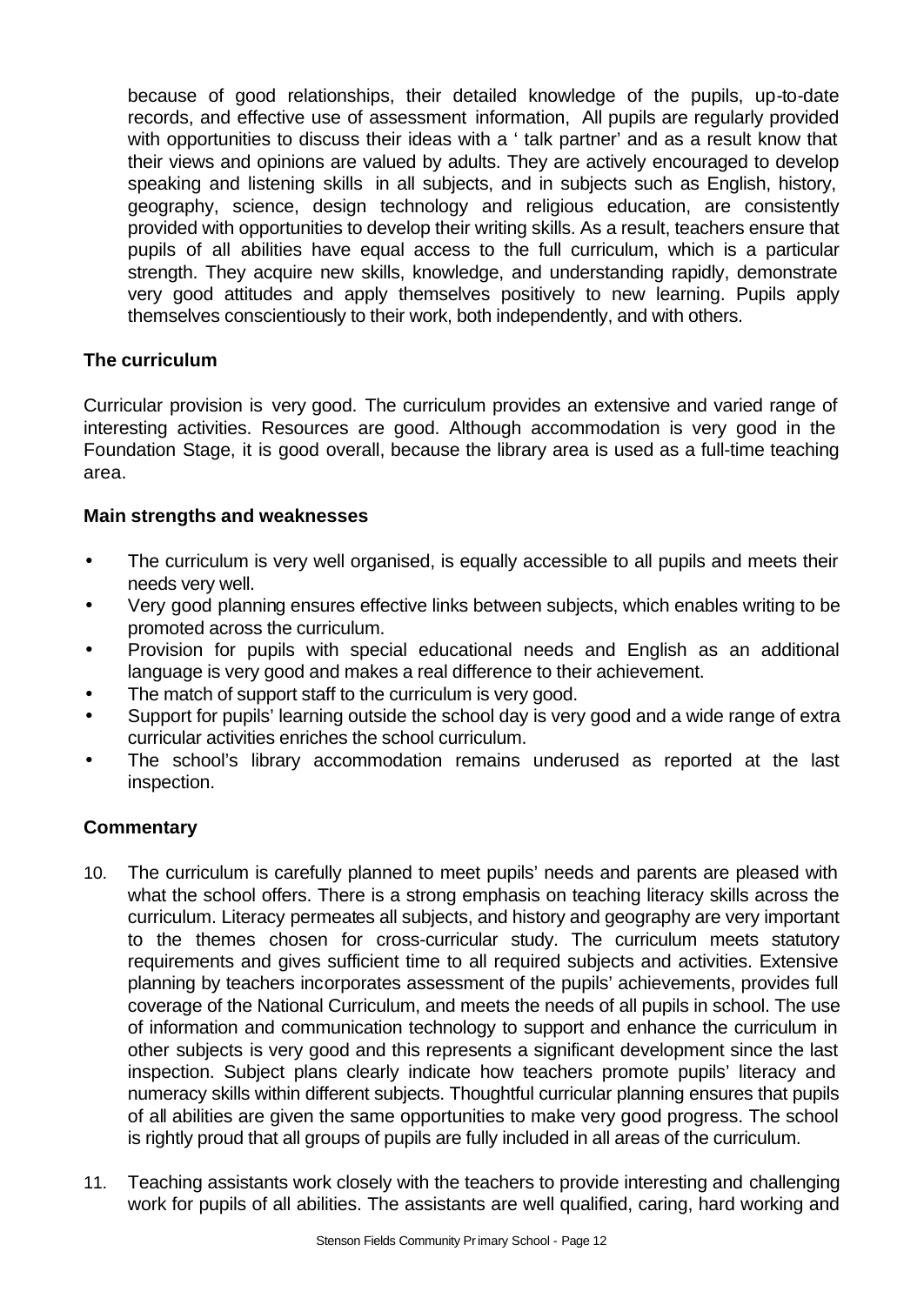provide the teachers and pupils with excellent support. They work closely with pupils in order to offer realistic challenges to enable them to succeed. They make a significant contribution to the learning of those pupils identified for additional support by teachers, including those with special educational needs and English as an additional language.

- 12. There is an interesting range of planned opportunities for pupils to enrich their learning and development through educational visits and school clubs, which include gymnastics, sports, recorder, choir, Irish dancing, and Punjabi dancing. Year 6 pupils enjoy extracurricular activities very much. Visits to places of interest are carefully chosen and integrated into the planning of subjects such as history, geography, science and religious education. Many visitors are invited into the school during the year to support teaching and learning. Opportunities for pupils to work with visiting specialists bring about new insights, helping them to make sense of their world. Older pupils experience a residential visit to the Isle of Wight, which provides much fun and opportunities for promoting their physical, moral, personal and social development.
- 13. The school offers very good accommodation and resources in the Foundation Stage. The main school building is also very attractive, well maintained and is a stimulating learning environment in which the staff make best use of the available accommodation. However, despite the on going efforts of the governing body and headteacher, the school has no current alternative but to use the library as a full-time teaching area. Although other contingency arrangements are in place, pupils are unable to have free access to the library. As a result, the potential to develop the pupils' research skills is restricted.

#### **Care, guidance and support**

Care, guidance and support are very good.

#### **Main strengths and weaknesses**

- The school is very good at listening to pupils' views.
- The pupils work and play in a healthy and safe environment.
- $\bullet$  Induction<sup>2</sup> for pupils is very good in all year groups.

#### **Commentary**

l

- 14. The very good quality noted at the last inspection has been maintained. The care of pupils is highly effective because the pupils are valued for who they are. There are very trusting relationships at all levels and this supports pupils very well. Child protection procedures are firmly established amongst all staff.
- 15. Pupils know that their views are valued and that their ideas are heard; suggestions are often implemented through the school council. Elected representatives say they have an important role in the school's development; this promotes shared ownership. Ideas put in place include a football contract to make playtime safer for all pupils, a pagoda, and cooperative games at lunchtime.

 $2$  Induction refers to the arrangements the school has for receiving pupils who are new to the school, helping them become familiar with routines and make friends.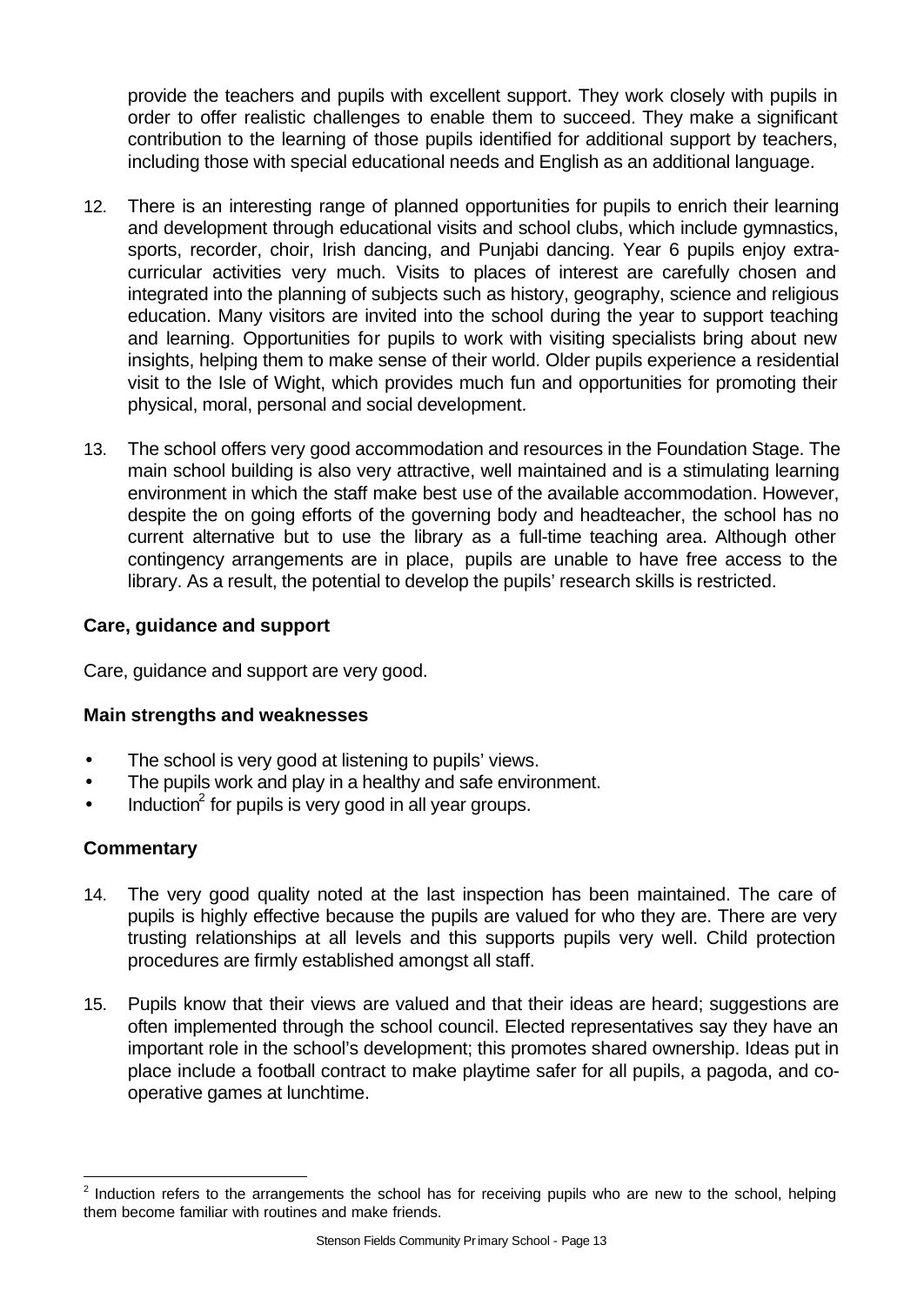- 16. Those pupils who joined the school later than the Reception year speak appreciatively of the support they received, helping them to settle in quickly and make new friends. Those pupils in the early stages of learning English as an additional language when they join the school are successfully supported by staff and pupils who speak their mother tongue; this raises their self-esteem. Timetabled lessons for personal, health and social education provide well-targeted support for all pupils. There is space in pupils' annual reports for reflection on what they have enjoyed, what they have got better at and how they can improve during the next year; this self-assessment allows pupils to contribute to the monitoring of their progress. Pupils are very positive about the reward system which they value.
- 17. The school is proud of the Healthy Schools award it has received. The importance of establishing a healthy lifestyle is addressed effectively, not only through the curriculum, but also by healthy eating. First-aid training and records of medicines administered in school are very good. The school will meet the legal requirements of the Disability Act which comes into force in October 2004.

#### **Partnership with parents, other schools and the community**

The partnership between home and school is very good. Links with the community are excellent.

#### **Main strengths and weaknesses**

- The school's 'open door' policy makes an important contribution to the home school partnership.
- There are many links with the local community and these enhance the pupils' education.

- 18. Well-managed procedures are enabling parents to be fully involved in school life. All members of staff are successfully contributing towards the creation of a very relaxed and welcoming ethos. Parents are positively encouraged into school with their children at the beginning and end of the day. This allows the headteacher, staff and parents to create relationships that support pupils' progress and enables problems to be resolved quickly.
- 19. Parents receive very good quality information through the monthly newsletters and workshops. Those parents with a limited command of the English language receive very good support from bi-lingual staff, for example, at parents' evenings; attendance at these events is 100 per cent. Parents' views are sought through questionnaires. Pupils' annual reports are good and similar to those found in many schools; they reflect the individual child. Targets are included, together with levels for English, mathematics and science. Many parents take up the offer to comment on the reports. The nucleus of helpers who run the Parent Association works hard to raise funds to buy items such as books and playground equipment; they make an invaluable contribution to the pupils' education.
- 20. Community links are excellent because the school has forged relationships with many external groups, whilst promoting a sense of belonging to the wider community. A local playgroup is run within the school premises and this close contact has enabled smooth curriculum links, benefiting these young pupils. Very good links with the local secondary school are enhanced by staff visits and the transition unit for Year 6 pupils. Ex-pupils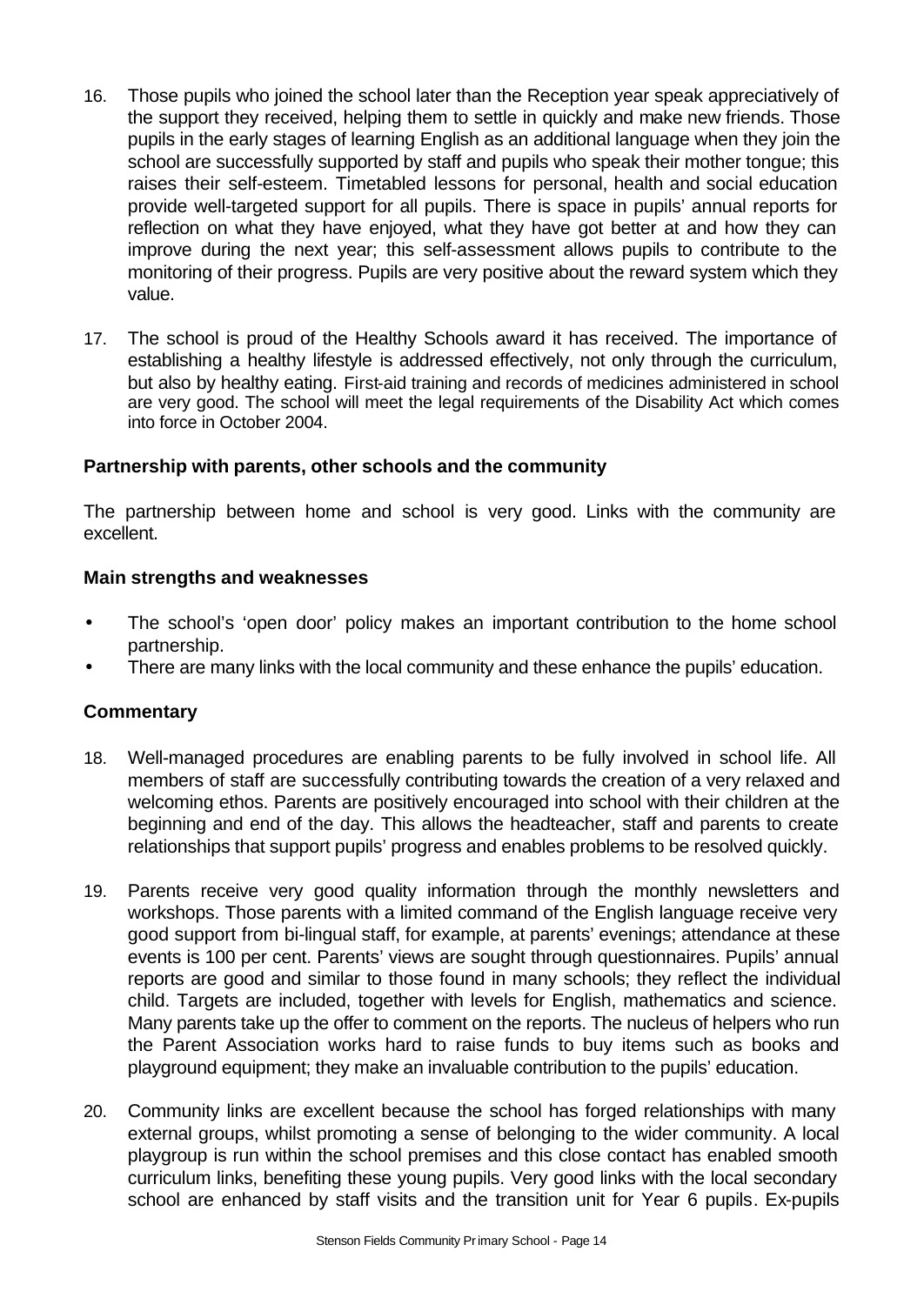demonstrate musical skills gained at secondary school and work experience pupils are welcomed. Head teachers and staff within the cluster of schools meet regularly to share ideas. Development by outside agencies of pupils' dancing and sporting skills enables them to demonstrate their expertise in the local community. A local pastor is a regular visitor to school assemblies and runs the Bible club. There has been a good improvement in community links since the previous inspection.

## **LEADERSHIP AND MANAGEMENT**

Leadership and management are very good and have kept the school on an upward path of improvement. The leadership of the headteacher is excellent in all aspects and she is very well supported by the senior management team. The school is very well managed and organised. The contribution of the governing body is very good and all statutory requirements are fully met.

#### **Main strengths and weaknesses**

- The headteacher is committed to the highest possible standards in all areas of the school's work and together with the staff and governors, is always examining ways of making the school more effective.
- Very good assessment procedures are in place which enable the school to monitor pupils' progress very thoroughly and take any action necessary to ensure they achieve as well as they can.
- The very good leadership of subject co-ordinators is maintained by the very good support given to new co-ordinators.
- $\bullet$  The school is committed to inclusion<sup>3</sup> and puts its commitment fully into practice.
- The governors are confident, very well informed and are fully involved in strategic planning and policy making, basing decisions on both data and first hand observations.

#### **Commentary**

l

- 21. The headteacher is shrewd, confident and inspirational, sharing and articulating her vision for the school in an excellent manner. She is very well supported by the very good deputy headteacher and senior management team. Together, they are excellent role models for the other members of staff and pupils. The headteacher has built up an excellent and committed team who are never content to rest on their successes. They are dedicated to doing the best they can for all pupils and willing to alter current practice, after careful consideration, if it will benefit the pupils. This is clearly demonstrated by the very good achievement of all the pupils and the way the school recently introduced the 'Thinking Skills Project.' Arrangements for professional development are very good and all the members of staff rightly feel that the headteacher is very supportive of them. Parents are very appreciative of the way the headteacher has maintained the school's warm, open approach whilst ensuring that their children receive the best possible education.
- 22. Management is very good. All the members of staff are clear about their roles and discharge their responsibilities with a very high degree of professionalism. Arrangements for performance

 $3$  Inclusion refers to the arrangements for meeting the reeds of all pupils, whatever their gender, ability or background.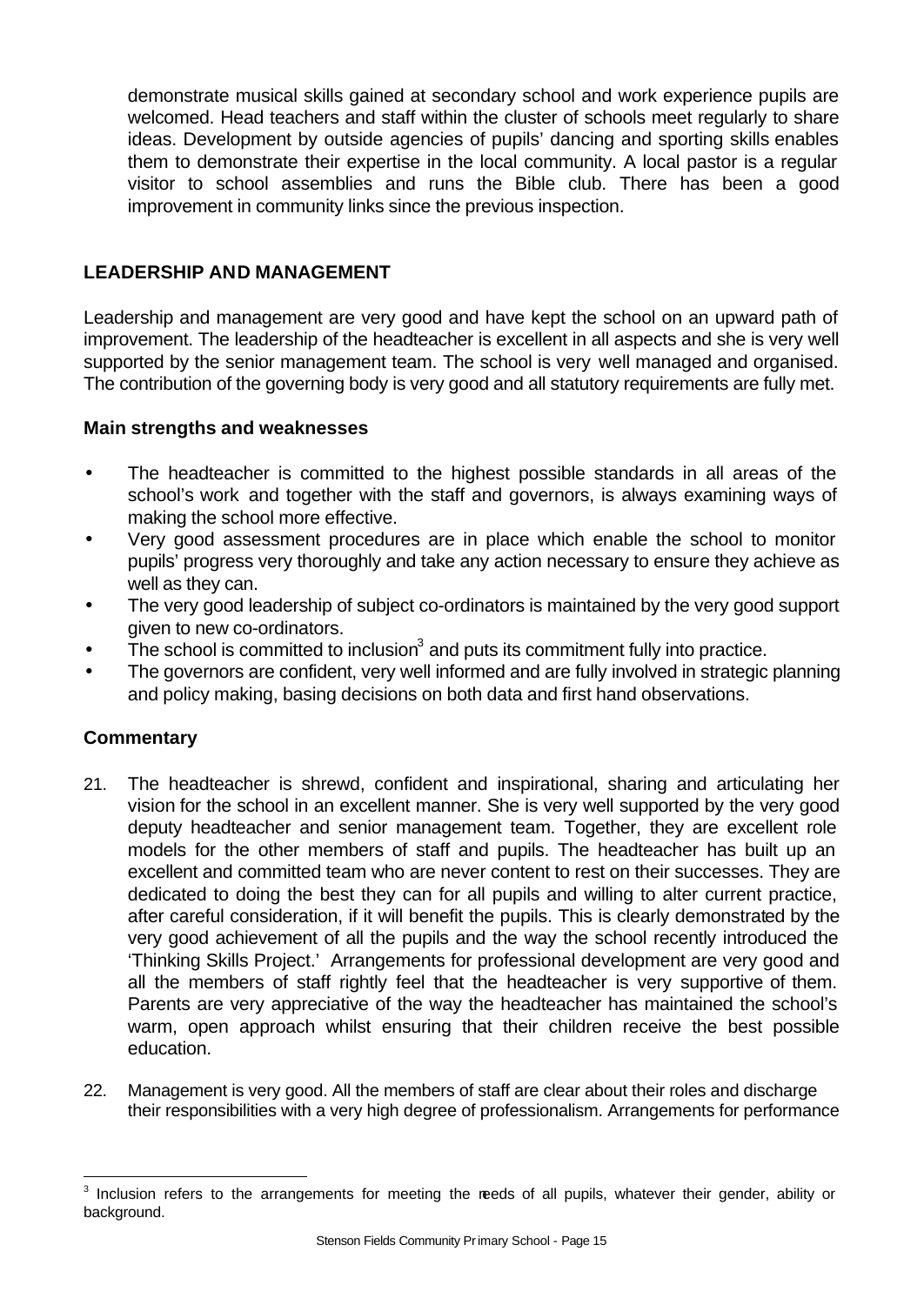management<sup>4</sup> are very good and are very well managed. The members of staff meet regularly to review the pupils' performance and curriculum development and this is one of the reasons why the pupils' achievement is very good.

- 23. Subject co-ordinators and the leaders of English as an additional language and special educational needs play a very significant role in developing and monitoring their areas of responsibility and in maintaining standards. They are excellent role models. A very good feature, ensuring that the high standards of leadership and management are maintained, is the way new co-ordinators are initially supported by the more experienced ones. Coordinators are very influential in raising standards in their subjects. They are fully involved in monitoring standards and teaching and learning, and use this information very effectively when contributing to the school's improvement plan.
- 24. Very good assessment and excellent monitoring procedures enable the headteacher, staff and governors to have a very clear picture of the pupils' achievement. If action is needed, it is taken. The pupils are equally valued and their achievements are celebrated, whatever their ability. The school is organised to ensure that support is given where it is needed.
- 25. This is a fully inclusive school and the staff work hard to meet the needs of all its pupils. This is clearly demonstrated by the way the school matches provision very well to the needs of the pupils with special educational needs and English as an additional language and copes very well with pupils who have behaviour problems.
- 26. The governors are fully involved in all aspects of school life. They have a good cross section of talent to draw on. The governors have a very good understanding of the strengths of their school and the areas for its improvement. They understand how the improvements can be achieved. They are very much active partners in the school's development. A very productive relationship exists between the chair of governors and the headteacher which is based on mutual respect and a determination to do the best for the pupils and the school's community. Governors regularly visit the school on an official basis and as helpers and report back to the governing body on teaching, standards and the use of resources. Governors receive regular reports from subject co-ordinators which enable them to have a better understanding of standards and trends, and where spending needs to be targeted to bring about improvement. Financial management is prudent. Careful financial management by the governors has ensured that the school is well resourced. The school provides very good value for money. The balances are being used for providing non-contact time for staff, re-grading of teaching assistants and the employment of additional teaching assistants,

#### **Financial information**

l

| Income and expenditure $(E)$ | Balances (£) |                                   |
|------------------------------|--------------|-----------------------------------|
| Total income                 | 626,044      | Balance from previous year        |
| Total expenditure            | 562,161      | Balance carried forward to the no |
| Expenditure per pupil        | 1.959        |                                   |

| Income and expenditure $(E)$ |         | Balances (£)                         |        |  |  |
|------------------------------|---------|--------------------------------------|--------|--|--|
| Total income                 | 626.044 | Balance from previous year<br>63.141 |        |  |  |
| Total expenditure            | 562,161 | Balance carried forward to the next  | 63,883 |  |  |

#### *Financial information for the year April 2003 to March 2004*

<sup>&</sup>lt;sup>4</sup> Performance management relates to the systems for monitoring, evaluating and improving the effectiveness and efficiency of teachers and other members of staff.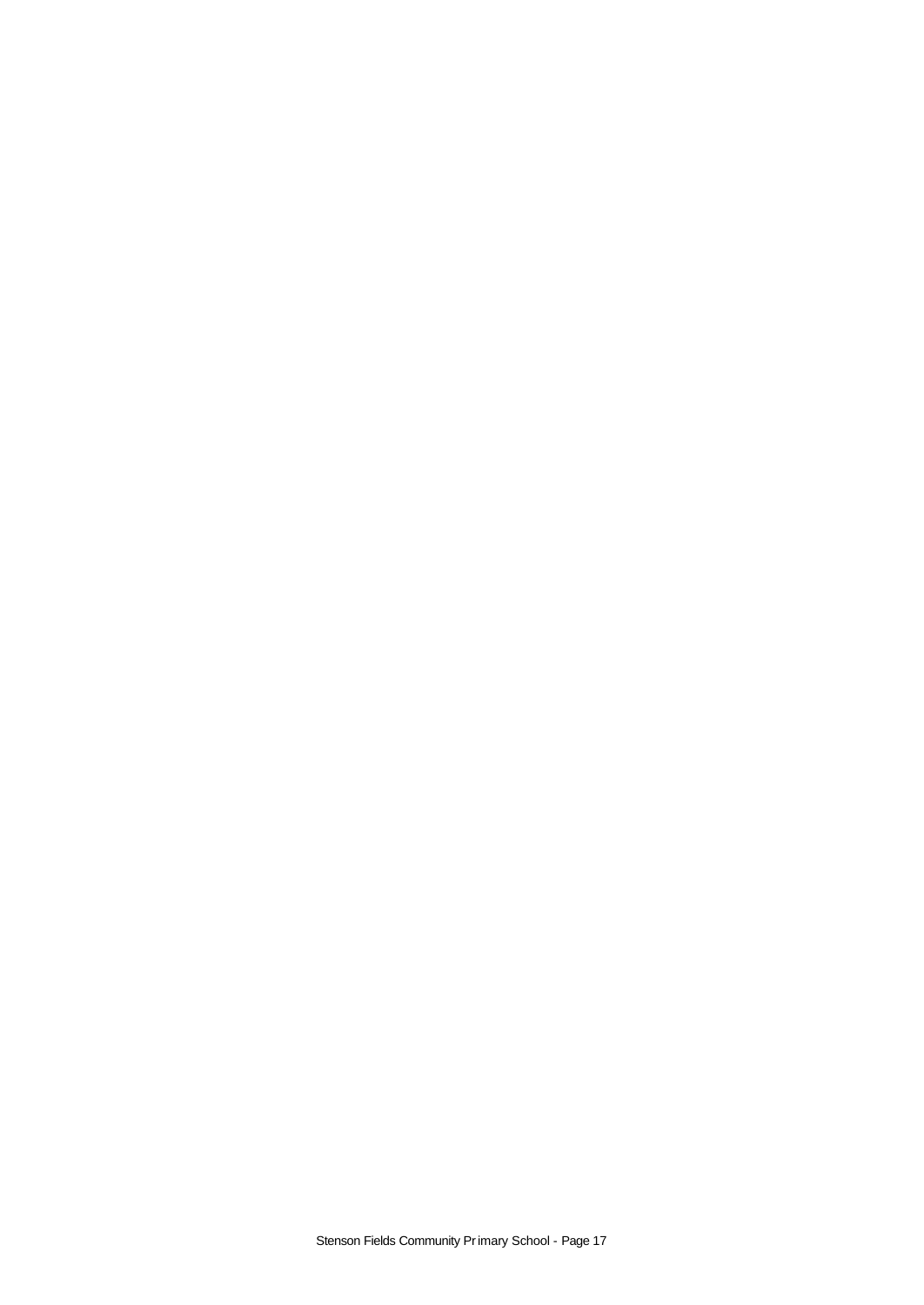## **PART C: THE QUALITY OF EDUCATION IN AREAS OF LEARNING, SUBJECTS AND COURSES**

## **AREAS OF LEARNING IN THE FOUNDATION STAGE**

27. The provision is very good and the children are very well prepared for Year 1. The accommodation is very good and very well resourced. The members of staff are skilled and very good practitioners. They meet the needs of the children very well. The children come into school with below average attainment in personal, social and emotional development, communication language and literacy, mathematical development, knowledge and understanding of the world and creative development, and a few of them are well below the standard expected for their age. This is mainly because a good third of the children are in the early stages of learning English as an additional language. The very good support provided by members of staff enables the children to settle in very well. Teaching and learning are very good and, as a result, the children's achievement, including those with special educational needs, is very good. All the areas of learning are developed very well because of very good curricular planning. There is a very good balance between adult-led activities and those selected by the children. As a result, they are provided with a very good variety of interesting and related experiences. Assessment is very good. Detailed records are kept of all learning areas, including the children's acquisition and understanding of English, and this helps the staff to match very challenging work for the children in systematic, small steps. The provision is very well led and managed by the Foundation Stage leader who has created a very good, successful team. Relationships between the staff, children and parents are very good. Consequently, the children are confident and this helps their learning. It is reflected in their very good achievement.

#### **PERSONAL, SOCIAL AND EMOTIONAL DEVELOPMENT**

Provision in personal, social and emotional development is **very good.** 

#### **Main strengths and weaknesses**

- Very good induction arrangements ensure that the children settle in quickly and build up very good, trusting relationships with the members of staff and the other children.
- Children achieve very well because of the very good teaching and high expectations of them.
- There is very good encouragement from staff which enables the children to develop their social skills, to be polite and well mannered.

#### **Commentary**

28. Achievement is very good. All of the children are in line to meet the goals in this area of learning by the end of the Reception year and many will exceed them. This is much better than in the majority of schools. The skills of the bi-lingual speakers enable the Reception staff to quickly establish very good working relationship with the families. This helps the parents and carers to better support their children. It also leads to a good start to the children's learning. As a result, the children settle quickly into the classes. There are very good opportunities for the children to take responsibility and to become more independent. For example, very well developed classroom routines and high expectations encourage the children to come in before morning lessons, to choose an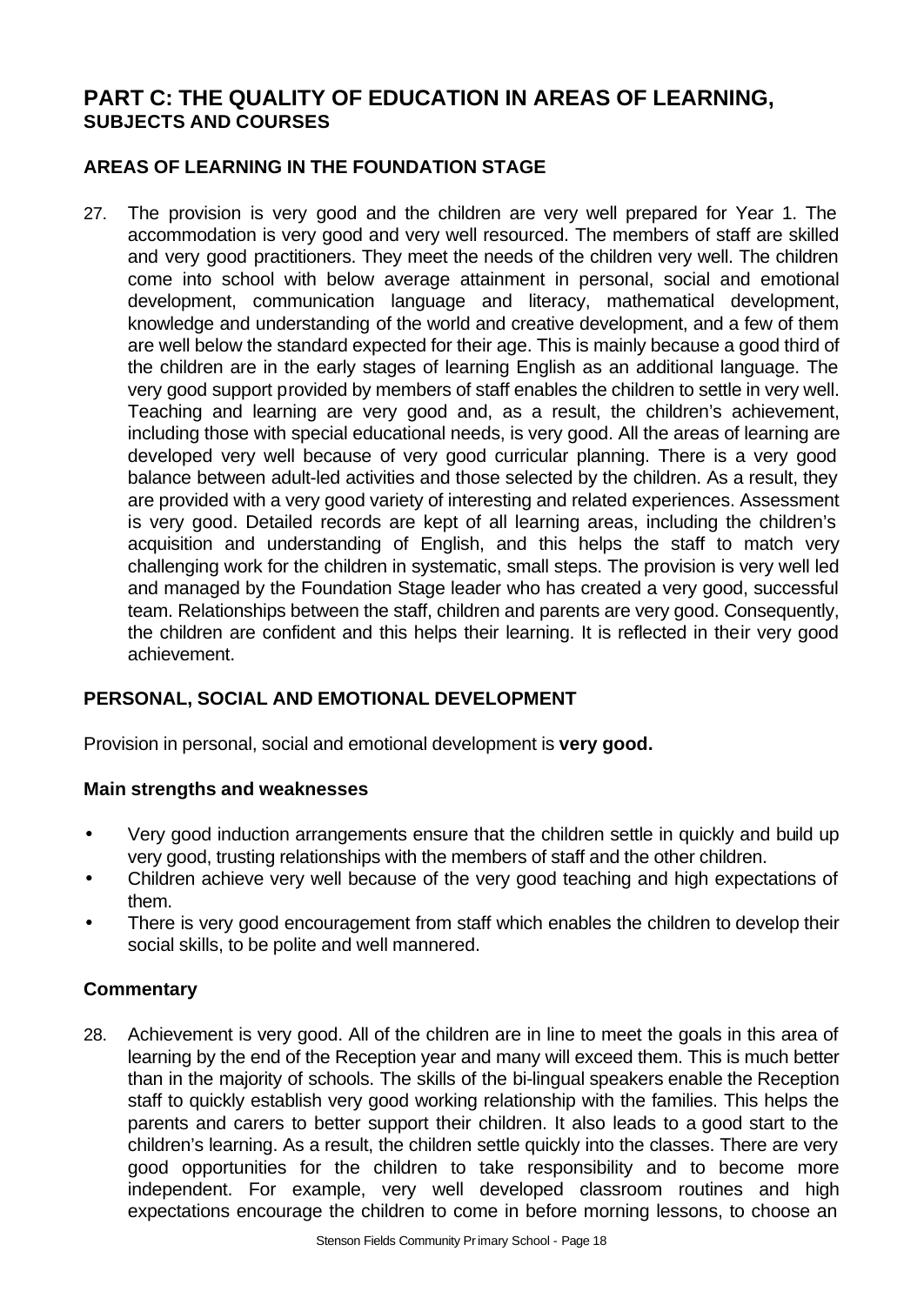activity and to get on with it calmly without any prompting from the staff. Children are able to change and dress after PE with minimal help. They are encouraged to behave well and they respond accordingly. They are very keen to learn and take full advantage of the experiences offered to them. They work and play co-operatively, for example, when building a waterway system. The members of staff are very good role models, and treat each other and the children with respect. The children treat the equipment with care and tend living things, such as the plants and vegetables growing in the out door area. Tolerance and understanding are encouraged. The children treat one other and adults with respect.

## **COMMUNICATION, LANGUAGE AND LITERACY**

Provision in communication, language and literacy is **very good.**

#### **Main strengths and weaknesses**

- A very high priority is given to developing the children's language skills through the creation of a language rich environment to develop children's language and communication skills.
- The children are making very good progress in their reading skills.
- A significant minority of pupils will fail to reach the early learning goals.

- 29. Although attainment on entry is below average, and well below average for a few, especially in speaking and listening, effective teaching enables the children to make quick progress and to achieve very well. When the children start school a good third of the children have language problems and many are not confident in communicating their thoughts. The development of communication skills is a high priority and every opportunity is taken to encourage the children to talk and listen. For example, when discussing the date, the children are encouraged to use the words *today*, *tomorrow* and *yesterday*. This is having a positive affect. The majority are developing the confidence to speak to their fellow pupils and adults and they listen very well. Members of staff provide a language rich environment taking every opportunity to develop the children's vocabulary and speech in all lessons. A particularly good feature was the way one child took on the role of Cruncher, the shark, after having heard the story in class, and answered questions from other children about his exploits. However, a small number of children will fail to reach the standards expected by the end of the Foundation Stage.
- 30. On entry to the Reception year, many children have below average reading skills. The development of reading is a high priority and as a result the children make very good progress, and achieve very well. The children are developing a love of reading, including opportunities to listen to stories. The teaching of reading is very good because the children have access to a wide range of structured lessons and activities to develop their reading skills. Lessons are very well planned, often closely linked to the current topic. Most of the children are on line to reach the expected goals in reading by the end of the Foundation Stage, though a significant minority will not.
- 31. Developing early writing is given a high priority. For example, when the children come into class after dinner, they 'write' their name on the interactive white board. They develop good pencil control and early letter formation. The emphasis placed on teaching the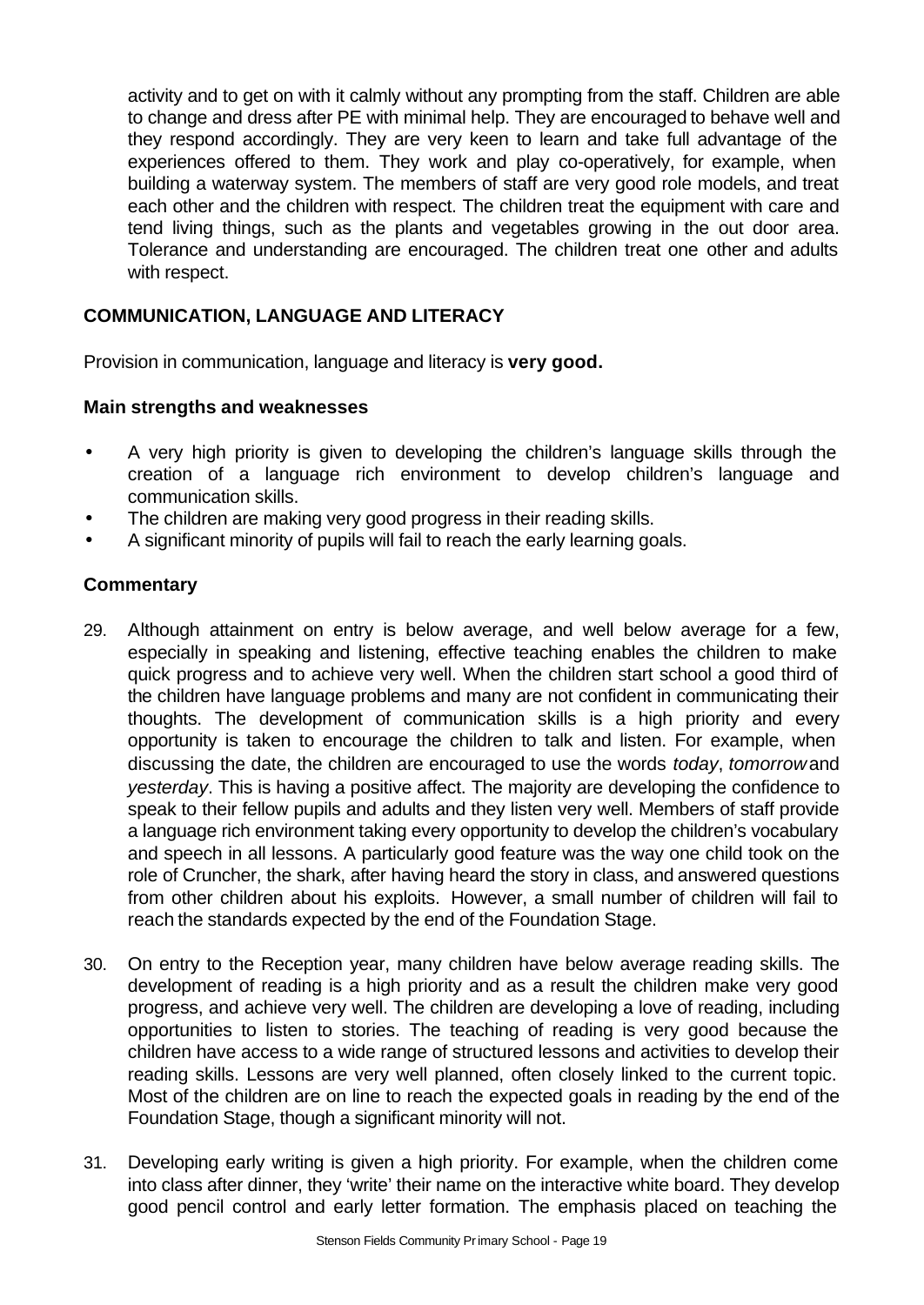children to recognise letter shapes and sounds and to form letters correctly, ensures that they make very good progress in learning to write simple words. They achieve very well and most are on course to be able to write for a variety of purposes, communicating their ideas through phrases and simple sentences by the time they start Year 1. However, a significant minority, despite the best efforts of the teachers, will not be able to do so.

#### **MATHEMATICAL DEVELOPMENT**

Provision in mathematical development is **very good.**

#### **Main strengths and weaknesses**

- A thorough and practical approach, with very good use of play, helps the children to achieve very well.
- Work in lessons is very well matched to the children's different needs.

#### **Commentary**

32. Standards are better than those typically found in most schools. Most of the children are in line to attain the early learning goals and a few will exceed them because of the very good teaching which ensures that activities are very well matched to the children's needs. For example, after an effective introduction to a lesson on recognizing coins using the interactive white board, the group work covered a wide range of challenging activities. The children's learning was reinforced very well later in the day when they sorted large, coin cushions in the outdoor area. In a very well taught lesson on doubling and halving, an even number of sweets was used to help the children develop an understanding that an even number can be halved to ensure equal shares. The more able children explained that sharing 10 between two people is the same as doubling 5.

#### **KNOWLEDGE AND UNDERSTANDING OF THE WORLD**

Provision in knowledge and understanding of the world is **very good,**

#### **Main strengths and weaknesses**

- Very good use is made of information and communication technology to support children's learning and they are making good progress in developing information and communication technology skills because of very good teaching.
- There are very good opportunities for learning about the natural world, other countries, and keeping healthy

#### **Commentary**

33. The children achieve very well and the majority are on course to attaining the early learning goals before they start Year 1. The children confidently use the interactive white board to write their name and to change the direction of an object forwards, backwards and sideways. They use the computer mouse to change the order of objects on the screen and many can use the mouse to select a program from a list that appears on the screen. Through visits such as to a Sea Life Centre and through growing flowers and vegetables in the out door area, the children are learning about how different plants and animals live and what is needed to ensure they thrive. In another lesson, there was very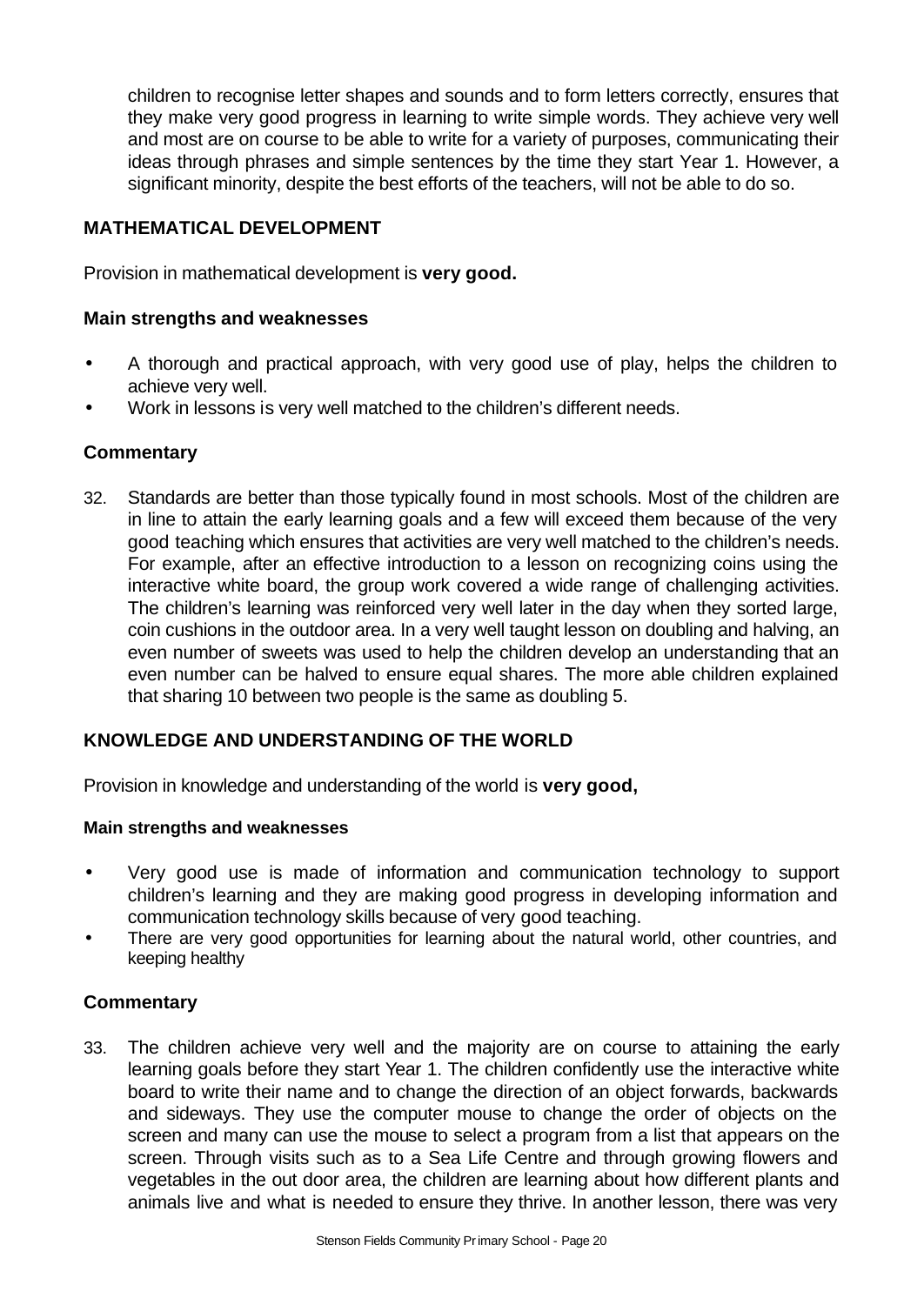good discussion about the importance of keeping safe in the sun and about how the children could protect themselves from sunburn. Pictures were used effectively to help the children demonstrate their understanding and to develop language skills by saying which people were sensibly dressed for the sunny day and those who were not. Very good use is made of the cultural diversity of the class when pupils discuss countries they have visited and their experiences.

#### **PHYSICAL DEVELOPMENT**

Provision in physical development is **very good.**

#### **Main strengths and weaknesses**

- There is a good range of activities which are used to develop the children's dexterity.
- The outdoor area is a very good resource and enhances the children's learning very well.

#### **Commentary**

34. Achievement is very good. The children are working to their potential and the majority are in line to meet the expectations in this area of learning, and some will exceed them. Throughout all the areas of learning, very good opportunities are planned. These enable the children to develop good manipulative skills and dexterity, through cutting, making, writing in sand trays, and building using an appropriate variety of construction materials. The outdoor area provides a valuable facility in which children can work and play safely while extending their understanding of how they can control and use their bodies. There are very good, planned opportunities to use large wheeled toys to develop co-ordination. The children are learning to play safely as they negotiate space, adjusting the speed of their vehicles and changing direction to avoid obstacles. They move with developing confidence, imagination, control and co-ordination, and with an awareness of others. In a movement lesson, focussed on the re-telling of the story 'Penguin Small', the children used a range of very well controlled movements, showing a very good awareness of space. The teacher used this work well to develop the children's language skills by asking them to make a 'hovering' movement after discussing what the word meant.

#### **CREATIVE DEVELOPMENT**

Provision in creative development is **very good.**

#### **Main strengths and weaknesses**

- The members of staff provide a rich environment containing a wide range of activities to develop learning.
- A significant minority of the children find imaginative play difficult.

## **Commentary**

35. Achievement is very good and most of the pupils are on course to meet the expected learning goals by the start of Year 1, though a significant minority will not because limited language skills and understanding affect aspects of their work in this area. The outdoor area offers a wealth of resources for creative development. Children used their imaginations well to assign characters and work out what to do next when building their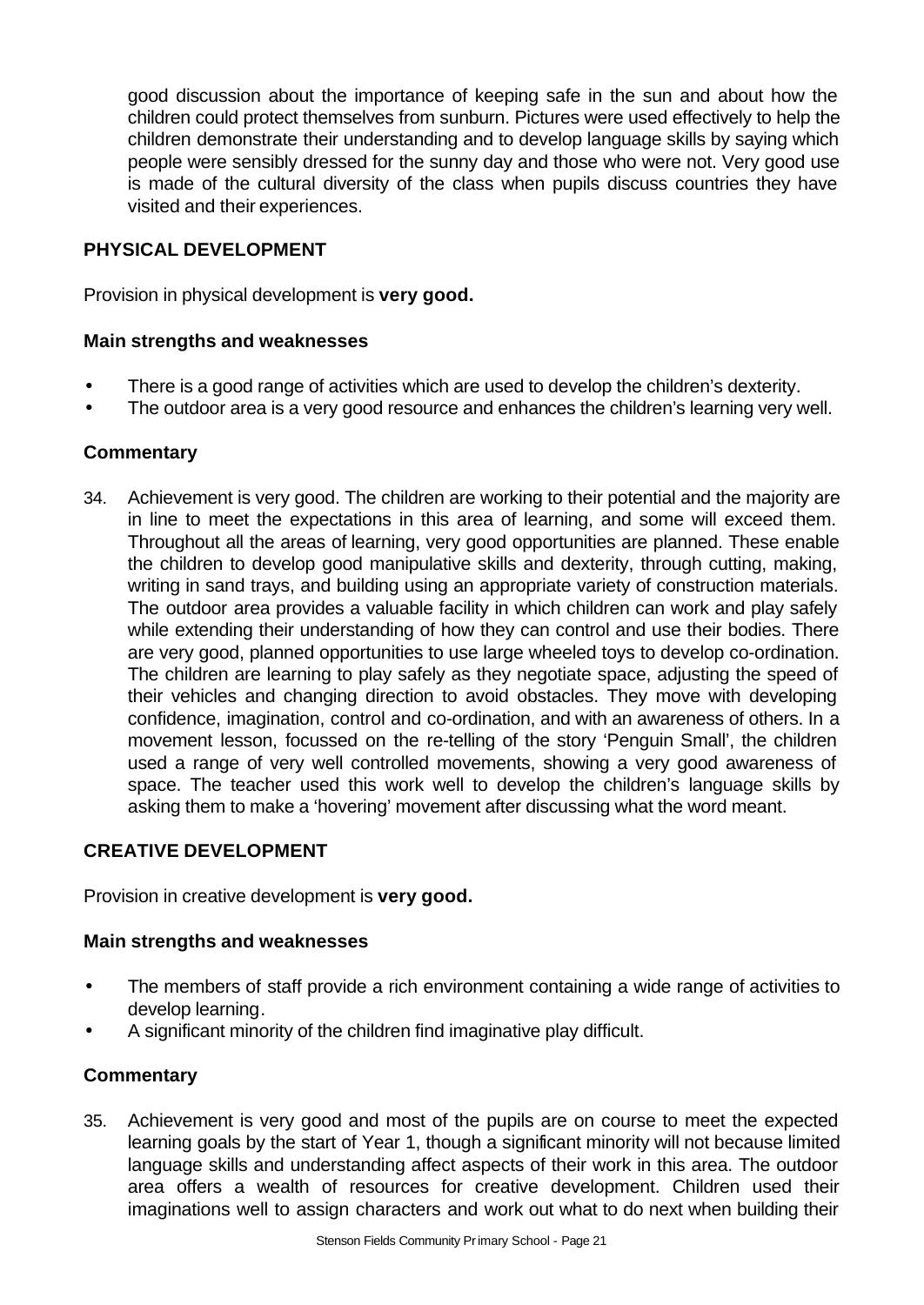plane. With very good guidance and support, the children learn to use primary colours and to mix colours. They are developing their painting skills very well; they produced seascapes, which showed a high degree of care and attention to detail.

## **SUBJECTS IN KEY STAGES 1 and 2**

## **ENGLISH**

Provision in English is **very good.** 

#### **Main strengths and weaknesses**

- Standards are above average by the end of Year 2 and Year 6 and pupils achieve very well, which represents a good improvement since the last inspection.
- Leadership and management are very good and provide a rich curriculum.
- Assessment arrangements are very good and are used very well to respond to individual needs.
- Pupils' attitudes are very good.
- Teaching is very good across the school and the members of the support staff are used most efficiently.
- English is a major strength in the way it permeates all subjects.
- The library is under used as reported at the last inspection.
- Literacy skills are taught very well in other subjects.

- 36. Achievement is very good when compared to the pupils' skills, knowledge and understanding upon entry to the school. Pupils make very good progress. Boys and girls attain equally well. This is a result of the very effective leadership and management and the very good teaching; standards are above average in reading and writing. At least 25 per cent of the current Year 6 pupils achieve the higher than expected level in English, which represents a good improvement compared to the previous year, 2003, when there was a dip in standards. There have been further improvements in the high standards of speaking and listening across the school. These skills are used very well in other subjects. Strategies have been introduced to overcome the difficulties pupils' encounter in writing. The recent good improvement in writing is a result of an interesting and stimulating approach to teaching all aspects of English to all pupils within a rich curriculum. The knowledgeable and experienced co-ordinator provides a very good role model for other staff and pupils, and has created a very effective team who work closely together. As a result, teachers consistently provide relevant opportunities for independent writing in other subjects.
- 37. Assessment arrangements are very good and the school uses information from a range of formal reading and writing assessments to identify areas for improvement and works systematically to address them. Pupils are actively encouraged to discuss their ideas with a 'talk partner', in small groups or in debate with the whole class. Pupils respond very well and enjoy their work because topics chosen are of real interest to the vast majority. Therefore, pupils are clearly motivated, recognise the purpose of their tasks and are very keen to learn. Speaking and listening skills are very well developed and the pupils' confidence and involvement in their own work is reflected in their willingness to transfer their ideas successfully into writing. Regular opportunities to extend thinking skills are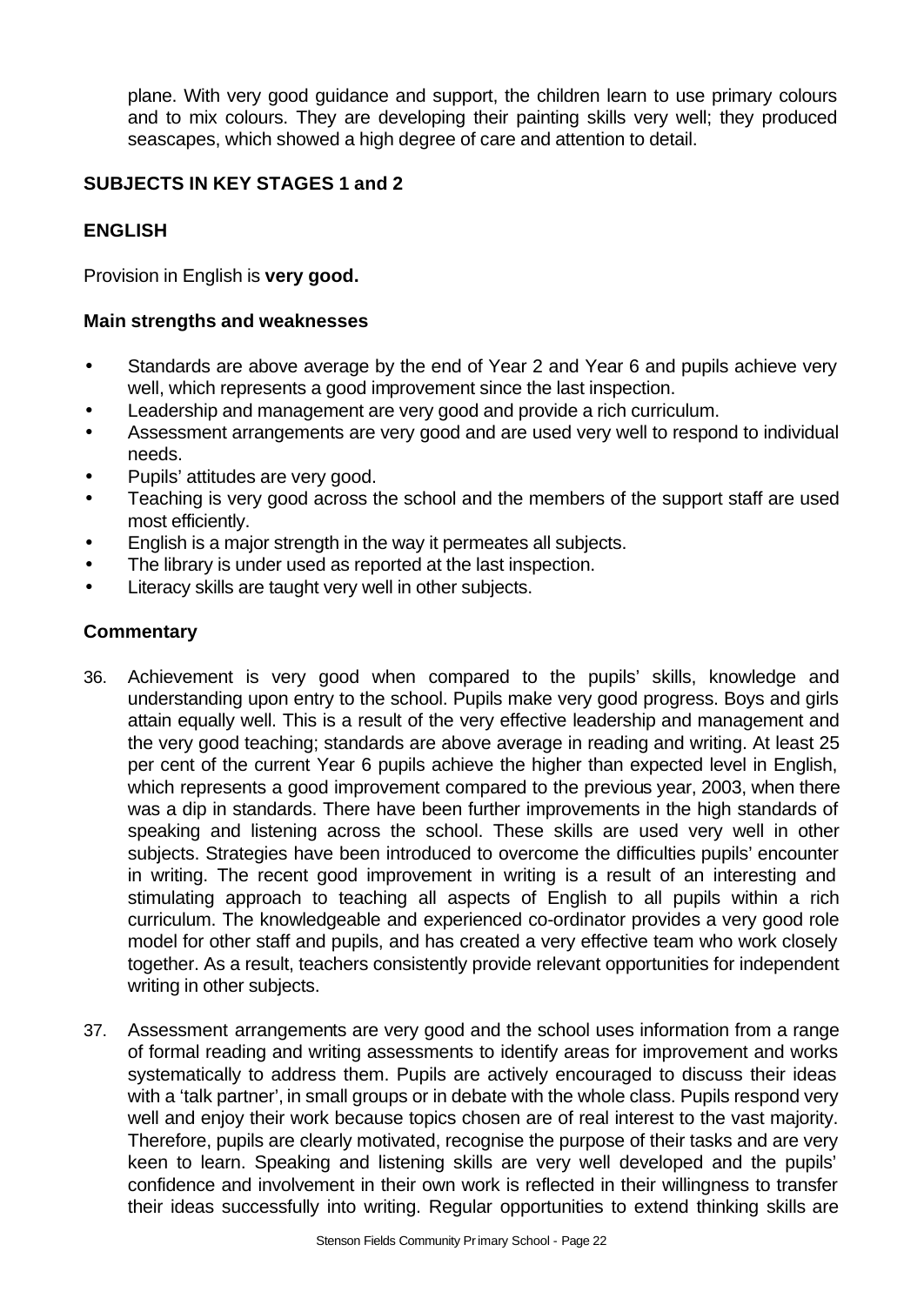used effectively to enable pupils to organise their thoughts for writing far more systematically. Very effective monitoring of pupils' progress in English and good knowledge of their ability, enables teachers to set challenging targets, which have recently been exceeded across the school. Promotion of equal opportunities for pupils of all abilities is also particularly strong. All pupils have writing targets which they refer to constantly during their studies and within the simple, yet very effective, self-assessment at the end of each lesson. Pupils have a very good understanding of their own learning and clearly know what they have to do next to improve.

- 38. The quality of teaching is very good. Teachers communicate very well with colleagues and as a result they plan very effectively. Time and resources are used very efficiently and teachers use their enthusiasm and stimulating teaching methods to promote very good achievement. The positive relationships that exist between adults and pupils promote a purposeful atmosphere and learning environment in lessons. Knowledgeable teaching assistants are used excellently, which represents a particular strength. They are very experienced, caring and highly committed, and make an excellent contribution to teaching and learning. As a result, pupils with English as an additional language, special educational needs, and others identified for additional support, improve their reading and writing skills very well. All pupils are well supported in lessons and the work is matched carefully to their particular needs.
- 39. The designated library area cannot be fully utilised as a library because it is being used as a teaching area. As a result pupils do not have planned opportunities to acquire or improve library and research skills. However, the school makes alternative arrangements, which enable pupils to access as many books as possible in each of the classrooms.

#### **Language and literacy across the curriculum**

40. The use of language and literacy across the curriculum is very good. The enthusiastic and knowledgeable co-ordinator is committed to continually promoting and providing opportunities to develop pupils' literacy skills in other subjects. Teachers and pupils make very good use of these opportunities. This has a positive impact on the pupils' achievement in English and the progress they make in other subjects. Pupils respond very well and write reports and accounts in subjects such as history, geography, science and religious education, making good use of specific subject vocabulary.

#### **MATHEMATICS**

Provision in mathematics is **very good.**

#### **Main strengths and weaknesses**

- Standards are above average.
- Teaching is very good and this enables all pupils to achieve very well.
- A good feature is the differentiation of work within ability groups.
- There is good use of mathematics across the curriculum.
- Subject leadership is very good and is a significant factor in the very good provision and in the quality of teaching.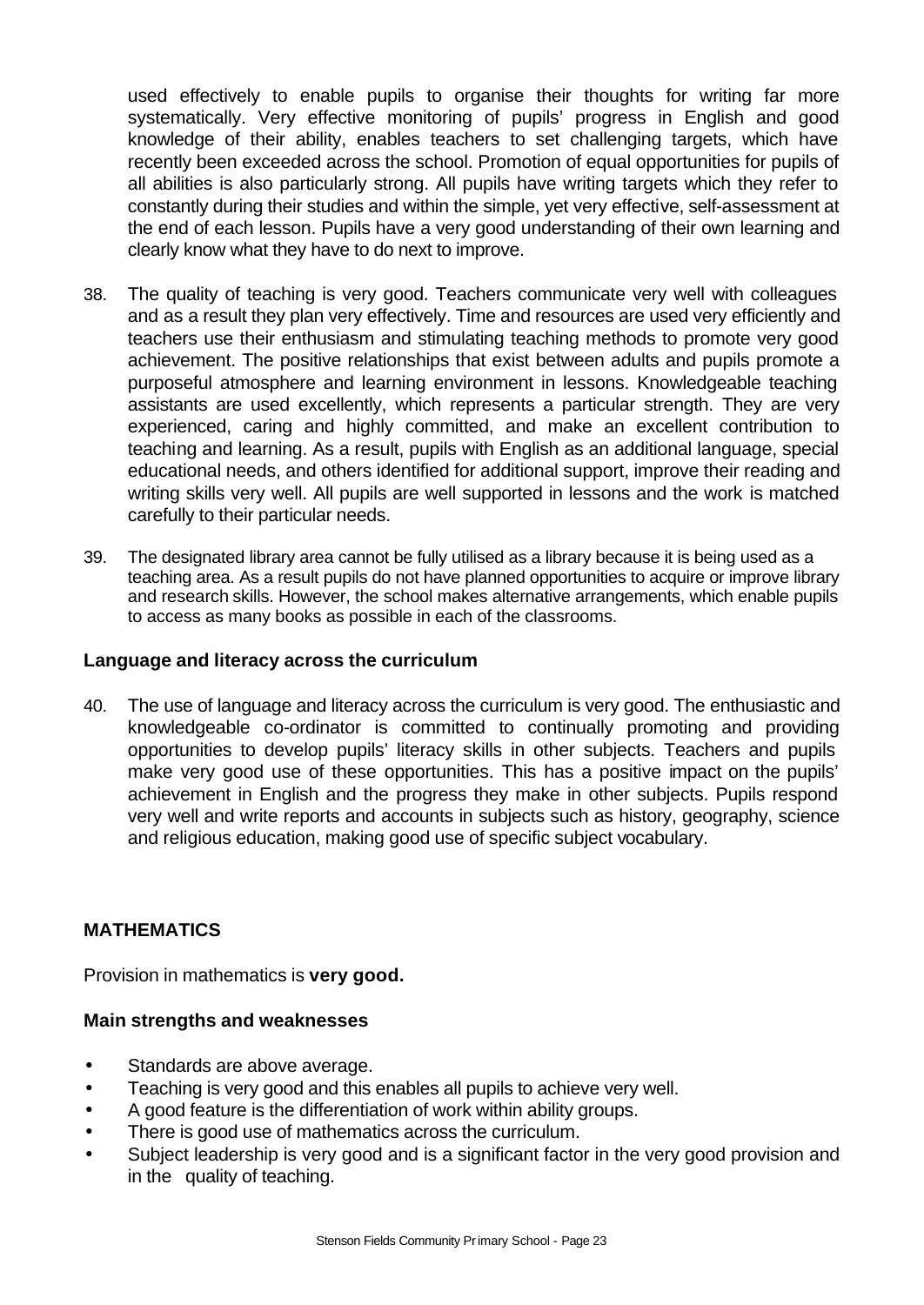- 41. By Year 2 and Year 6, all groups of pupils achieve very well. Current standards are above average. This is the result of very good teaching and the effective use of assessment information to plan future learning. Boys and girls attain equally well.
- 42. By Year 2, the pupils use quick mental recall of number facts. Basic numeracy skills are good. The pupils apply their knowledge effectively to solve simple, real life problems, such as buying items and calculating change. The pupils have a good understanding of the concepts of a half and a quarter. They recognise and name common two and threedimensional shapes and are able to tell analogue and digital time accurately to the hour and half hour. They use a variety of graphs and diagrams to represent data accurately.
- 43. By Year 6, the pupils use all four number operations well to make quick mental calculations. They have a good understanding of basic numeracy, such as equivalent fractions and the relationship between decimals and percentages. Lower attaining pupils have some difficulties working with negative numbers. The pupils apply their mathematical skills well to solve problems involving money, ratio and proportion. The pupils successfully calculate the area and perimeter of compound shapes. They plot coordinates accurately in all four quadrants and have a good understanding of the effect of translation on a shape's position. They are able draw and measure angles accurately. They represent data accurately by means of graphs and diagrams, sometimes using computers, and they interpret the information provided graphically.
- 44. Teaching is very good and this enables all groups of pupils to achieve very well, including those with English as an additional language and special educational needs. There are examples of excellent teaching. The teachers plan their lessons very well and ensure that all groups of pupils are fully included in learning. They employ various strategies, such as fun games, to develop the pupils' mental calculation skills and this motivates the pupils. Clear explanations improve the pupils' understanding. Questions are used very well to help the pupils to think carefully and to reinforce their learning. The pupils are encouraged to explain their strategies, which helps them to see that there is often more than one way to solve a calculation. The teachers make very effective use of information and communication technology, particularly the interactive whiteboards, to enhance teaching and learning. In a Year 2 lesson, this assisted the pupils to use accurate bar charts to record favourite animals and it helped higher attaining pupils to test a hypothesis. In a lesson in Year 3/4, the interactive whiteboard was used to illustrate the use of Venn diagrams in sorting numbers and shapes. There is a strong emphasis on developing the pupils' problem solving skills. The teachers match work very well to the pupils' varying needs, including within ability sets. In a lesson in Year 5/6, the teacher presented higher attaining pupils with very challenging tasks as they investigated highest common factors and numbers whose factors are consecutive numbers. Teaching assistants are deployed excellently and they offer very effective support for pupils with English as an additional language and for lower attaining pupils, which helps them to achieve very well. The teachers use plenary sessions very effectively to consolidate learning, to assess progress and to set regular homework. They mark work positively, often offering the pupils useful ideas for improvement.
- 45. The co-ordinator has led training for colleagues, which has improved their expertise. He checks the quality of planning and teaching, with a view to ensuring consistently good practice. There are very good procedures for assessing and tracking the pupils'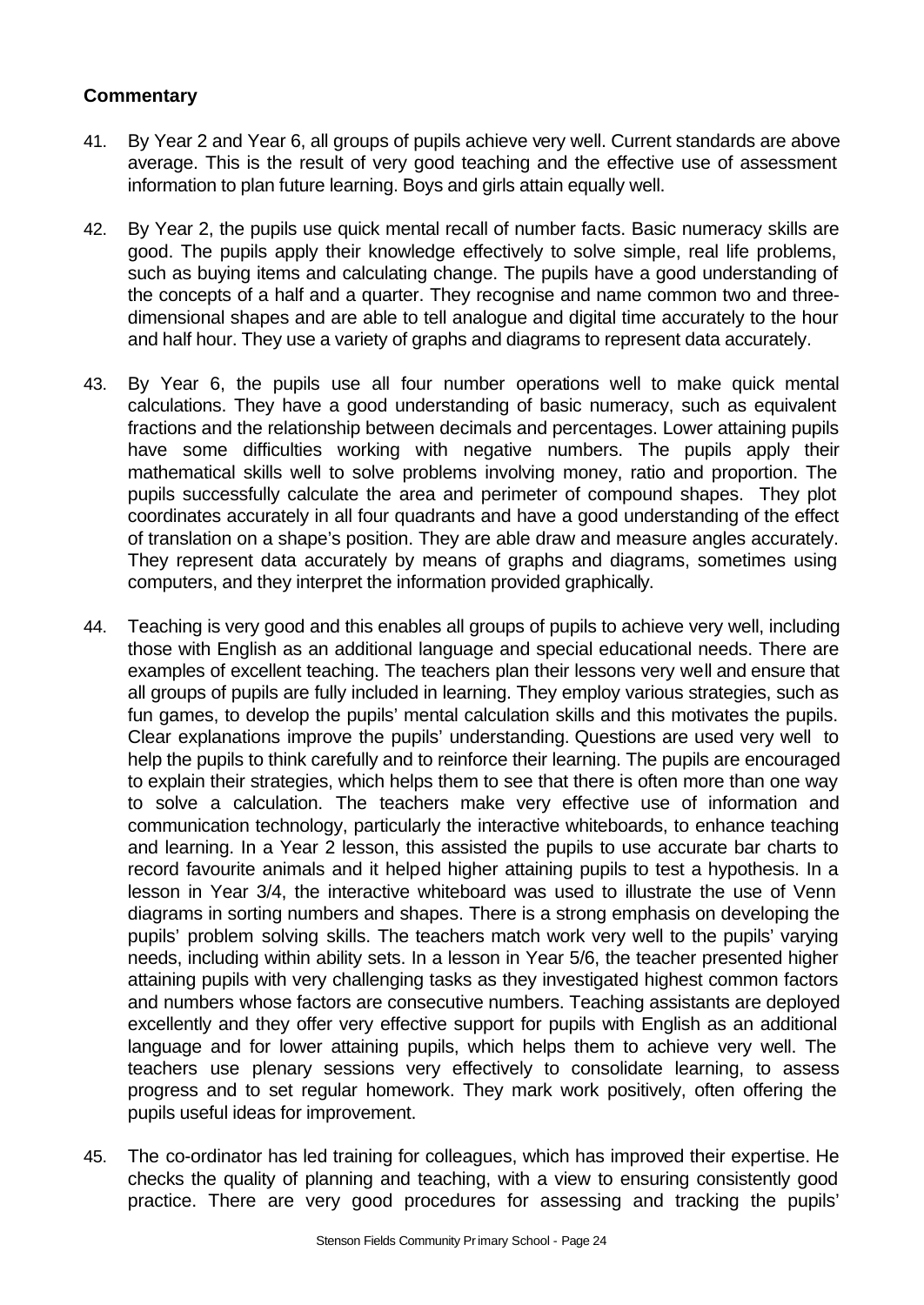progress. There is a useful collection of pupils' work at agreed National Curriculum levels of attainment, which helps in the accuracy and consistency of teachers' assessments. The teachers make very good use of information from these assessments to plan the next steps in learning and to set individual targets for further improvement. The co-ordinator analyses national test results carefully, in order to highlight areas of relative weakness which need to be addressed. He recognizes the need for more pupils to attain the higher Level 5 in national tests at the end of Year 6. There is a clear, good quality action plan, which seeks to raise standards further.

#### **Mathematics across the curriculum**

46. There are good opportunities for the pupils to use their mathematical skills effectively in other subjects. Pupils in Year 6, for example, draw accurate bar graphs to record the findings of their science investigation into friction and into which shoes have the best grip. In geography, they make accurate use of scales to measure distances in India, leading on to a study of different methods of transport. In a rain forest mathematics topic linked to science, pupils in Years 3/4 make good use of Venn diagrams to classify animals of the Amazon jungle. In design and technology work on forces, pupils in Year 2 carefully measure the distances travelled by toy vehicles on different surfaces. These pupils use their computer skills effectively to generate accurate block graphs of birthdays in the class.

## **SCIENCE**

Provision in science is **very good.**

#### **Main strengths and weaknesses**

- Standards are above average.
- Teaching is very good and this enables the pupils to achieve very well.
- Leadership is very good, which is a significant factor in provision for the subject and the pupils' success.

- 47. By Year 2 and Year 6, pupils' achievement is very good, standards are above average. These standards are a result of very good teaching and very good use of assessment information to plan the next steps in learning.
- 48. By Year 2, the pupils have a good understanding of how human beings change as they grow older and of the need for exercise and a healthy diet. They name and locate the major parts of the human body and of a flowering plant. They distinguish living from nonliving things. The pupils carry out practical investigations into topics such as forces, how a simple electrical circuit lights up a bulb, and the senses of sound, smell and taste. They are developing their ability to predict what might happen and learning how to carry out fair tests. They have a good understanding of how materials can be changed and they investigate the melting rate of ice cubes.
- 49. By Year 6, the pupils have a good understanding of the scientific principles of prediction, fair testing, careful observation and accurate recording as they investigate concepts such as magnetism, insulation, separating materials, gravity and air resistance. They know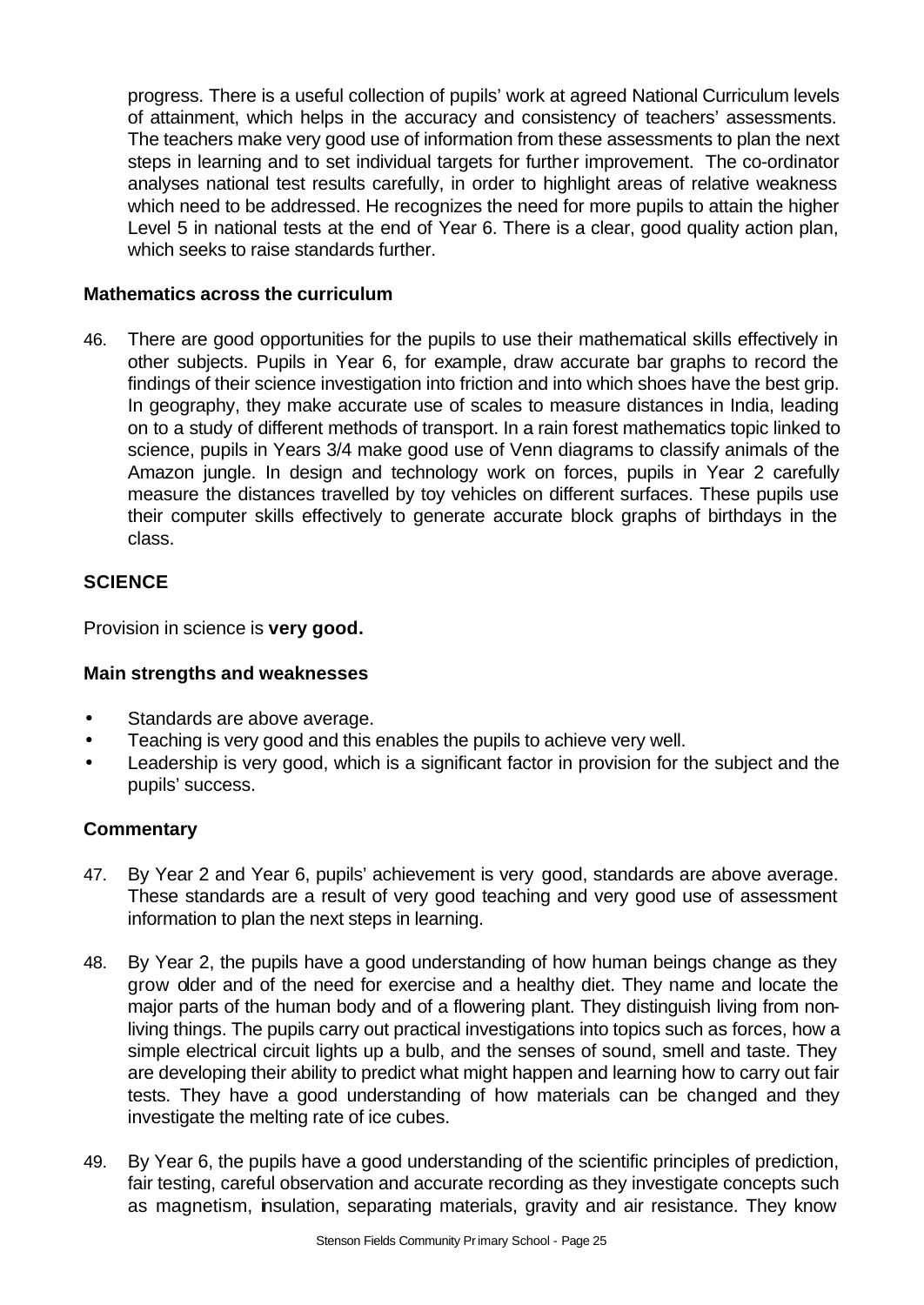how important a balanced diet is as part of a healthy lifestyle, and they are well aware of the dangers of alcohol and drugs misuse. The pupils have a good understanding of how animals are adapted to their environment. They make very good use of their literacy skills to write about endangered species and debate whether animals should be kept in zoos. In this way, the subject is making a good contribution to the pupils' moral development.

- 50. Teaching is very good and enables all groups of pupils to achieve very well, including those with English as an additional language and special educational needs. There are examples of excellent teaching. The teachers plan their lessons thoroughly, ensuring that all groups of pupils are fully included in the learning. There is a strong emphasis on developing the skills of practical scientific enquiry and this helps to develop the pupils' confidence and to deepen their understanding. There are good opportunities for the pupils to develop their speaking and listening skills, as they discuss ideas for organising investigations. The teachers make effective links with other subjects wherever possible. In lessons in Years 1/2, for example, the pupils took careful measurements of time and length as they investigated movement along ramps of differing heights. The teachers often steer the pupils into asking questions which can be checked and tested. In a lesson in Year 3/4, this helped the pupils in their observations of snails. The teachers make very effective use of resources, including the interactive whiteboards, to enhance teaching and learning. In a lesson in Year 5/6 on saturated solutions, the pupils were fascinated to see how the digital microscope displayed salt crystals very clearly. In a lesson in Year 3/4, the pupils made effective use of the interactive whiteboard and the computers to create spreadsheets in preparing bar charts to record information about minibeasts. Teaching assistants are deployed excellently and they offer very effective support for pupils with English as an additional language and lower attaining pupils, who achieve very well as a result. The teachers mark work regularly and positively, often offering useful guidance as to how the pupils might improve their work.
- 51. Subject leadership is very good and is a significant factor in the quality of the provision and in high standards overall. The co-ordinator checks the quality of planning and teaching, in order to ensure consistency of practice. She has developed a very clear action plan, which seeks to raise standards further. There are very good procedures for assessing and tracking the pupils' progress, for using information from these assessments and from a careful analysis of national test results to plan the next steps in learning. The co-ordinator has developed a very useful collection of pupils' work at agreed National Curriculum levels of attainment, which helps colleagues in the accuracy and consistency of their assessments. An innovative *Thinking Skills* programme in Years 3/ 4 is helping to develop learning further. The curriculum and pupils' learning are enriched by a science club for the oldest pupils and by worthwhile visits to places of scientific interest.

#### **INFORMATION AND COMMUNICATION TECHNOLOGY**

Provision in information and communication technology is **very good.**

#### **Main strengths and weakness**

- Standards are rising and are now above average because of very good teaching.
- Information and communication technology is used well across the curriculum.
- Subject leadership is very good and is a significant factor in improved provision and in raising standards.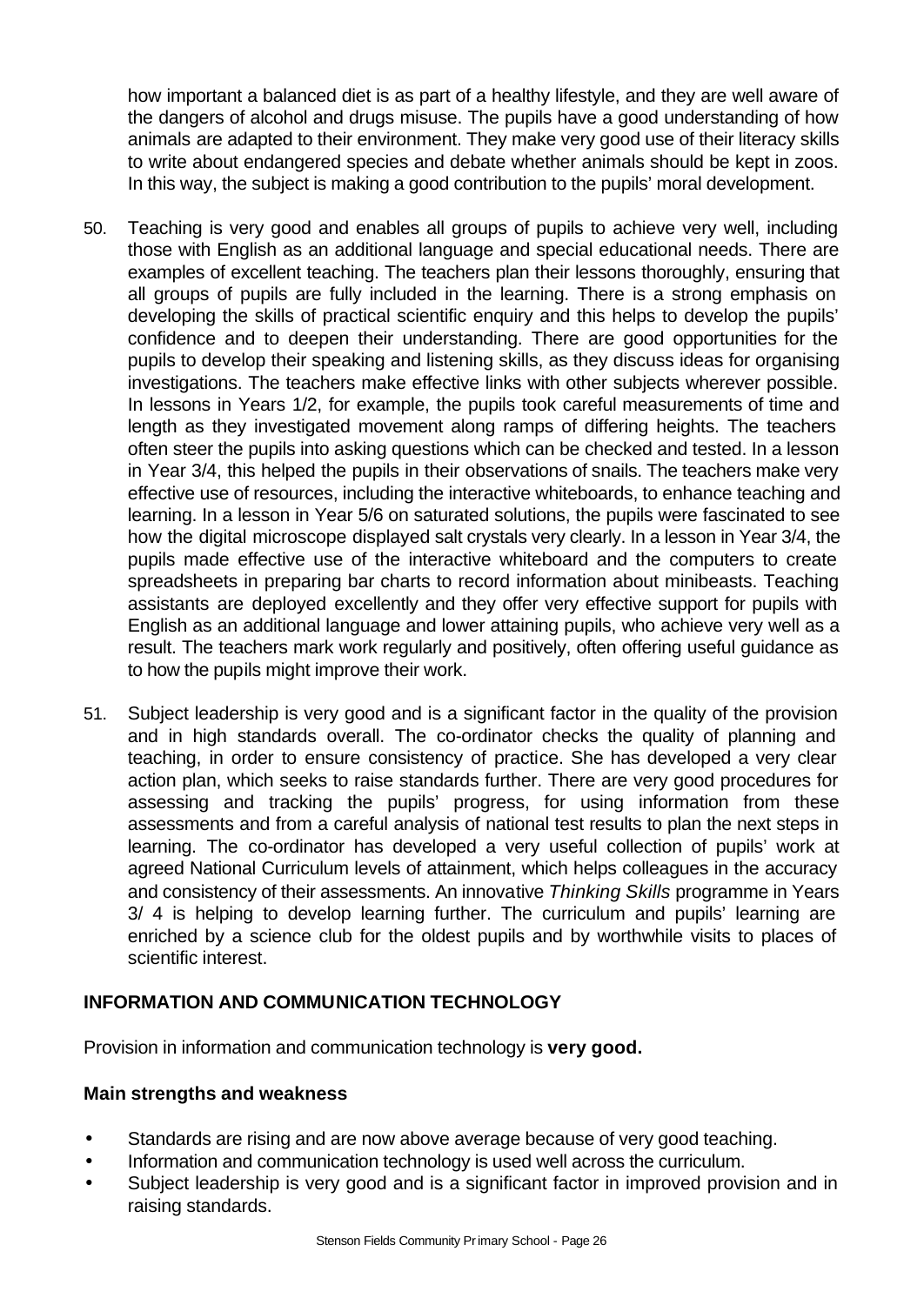- 52. By Year 2 and Year 6, all groups of pupils achieve very well. Standards are above average. This is an improvement since the previous inspection and is the result of greatly improved provision, very good teaching and very good subject leadership. Boys and girls attain equally well.
- 53. By Year 2, the pupils show good early keyboard skills and mouse control. They word process writing in a variety of font styles, sizes and colours. They save their work into a file and they retrieve it confidently. The pupils use art programs to generate imaginative pictures, using a variety of colours. They move images around the screen confidently, for example, when illustrating the story of Goldilocks. They open the pages on a CD Rom to find information on a number of topics and use hyperlinks effectively to find more information. They devised a set of accurate instructions to program a floor robot and confidently moved a screen turtle along route ways.
- 54. By Year 6, the pupils make effective use of the Internet to research information in a wide variety of subjects. They bookmark their favourite websites and use hyperlinks effectively to visit other sites for additional information. They have good word processing skills, and adjust size and style of font according to the audience. The pupils create effective multimedial presentations on topics such as rivers, sport and animals. They are familiar with the widespread use of sensors in everyday life and they confidently program a sequence of instructions to operate model traffic lights. They monitor sound accurately by using sensors and a data logger. The pupils use spreadsheets accurately to enter, analyse and retrieve data. They combine text and graphics effectively, for example, in designing a ground plan for the summer fayre. The pupils communicate with different classes in the school by e-mail. They make effective use of digital cameras and a digital microscope.
- 55. Teaching is very good and has improved significantly since the previous inspection. This is enabling all groups of pupils to make very good progress. The teachers make effective use of information and communication technology, particularly the newly installed interactive whiteboards, to enhance teaching and learning across the curriculum. In a Year 1/2 mathematics lesson, for example, this helped the pupils in using bar charts to represent data quickly and effectively. In a geography lesson in Year 3/4, the pupils accessed the Internet confidently to find out about fauna in the Amazon jungle. In this lesson, very clear explanations by the teacher helped the pupils in their understanding of cut and paste and moving text and graphics around the screen to create an effective magazine page layout. It also helped in the pupils' ability to highlight text. There is a good balance between direct teaching of information and communication technology skills and providing opportunities for independent learning and this helps to develop the pupils' confidence. The teachers have high expectations and this offers real challenges, particularly for higher attaining pupils. In a lesson in Year 5/6, this helped the pupils to create a flow chart, incorporating a decision box, to program the light and foghorn of a lighthouse.
- 56. Subject leadership is very good and is a significant factor in improved provision and in rising standards. The co-ordinator has led training for teaching and non-teaching colleagues, which has developed their confidence and expertise with information and communication technology. She monitors planning and teaching, with a view to ensuring consistency in practice and to sharing ideas. There are very good procedures for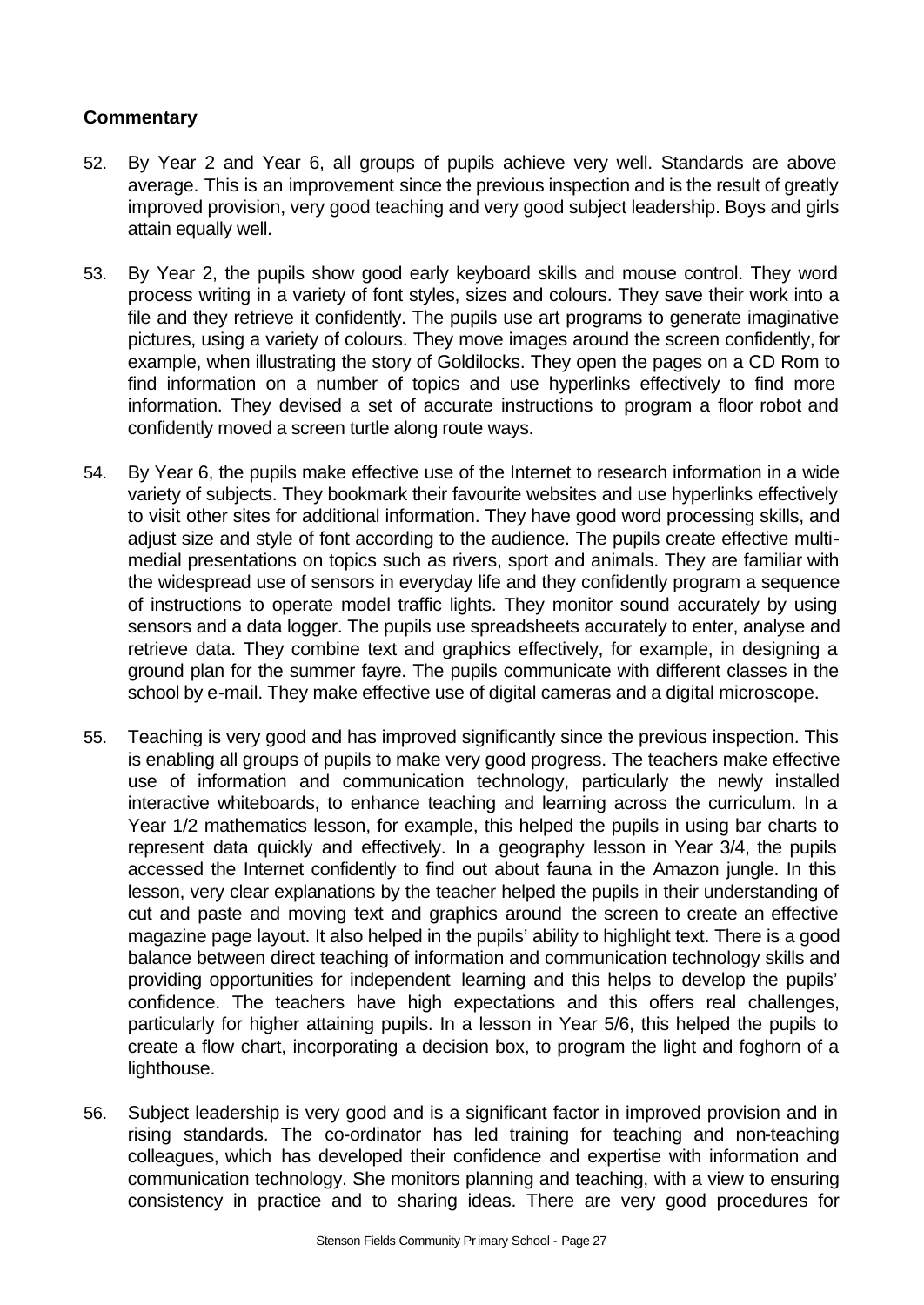assessing and tracking the pupils' progress and for using information gained from assessments to inform future planning. The co-ordinator has developed a very useful collection of pupils' work at agreed National Curriculum levels of attainment, which is helpful in the accuracy and consistency of colleagues' assessments. There is a very clear development plan, which seeks to raise standards further. The curriculum is enriched by two weekly information and communication technology clubs, one for each key stage.

#### **Information and communication technology across the curriculum**

57. Very good use is made of information and communication technology across the curriculum to enhance the pupils' learning and to engage their interest and attention. The teachers are skilled in using the interactive white boards to add an extra dimension to the pupils' learning. For example, in an art and design lesson, the pupils were engrossed as they saw how simple changes of the appearance of the eyes and mouth could transform the appearance of the face to express emotions. In science, the use of a digital microscope enabled the pupils to closely examine a snail. In history, the pupils used the Internet confidently to find out information about the topics they are studying.

#### **HUMANITIES**

58. Religious education and geography were inspected in full and are reported in detail below. History was sampled as no lessons were seen. It is not possible to make a judgement on the overall provision of **history.** However, from talking to pupils, the subject co-ordinator and analysing work in pupils' books, it is evident that standards are above average in Year 2 and Year 6. This represents good improvement since the last inspection. Most of the Year 6 pupils, demonstrated some understanding of what it was like to be a child in Victorian times. . They understand a time line and explained how to place periods of history in the correct chronological order. There are very good links with other subjects and the history curriculum provides a wide range of opportunities for independent writing across the school. Pupils in Year 6 recognise the meaningful links made between history and geography topics and they really like to learn about what's happening around the world and how people's lives are different. They enjoy both subjects and recognise that they have lots of opportunities for writing and participating in drama and role-play situations. Information and communication technology is used very well to support teaching and learning, for example in the presentation of pupils' work and their research of topics. Leadership and management of the subject are very good and the co-ordinator is developing her relatively new role and the subject very well within the whole school curriculum. Very good assessment arrangements enable teachers to monitor pupils' progress and assessment is consistently well used to inform planning.

#### **Geography**

Provision in geography is **very good.**

#### **Main strengths and weaknesses**

- Teaching and learning are very good, pupils achieve very well, and standards are above average.
- The curriculum is very good and stimulating and provides strong links with other subjects.
- Effective use of information and communication technology has a very good impact upon learning.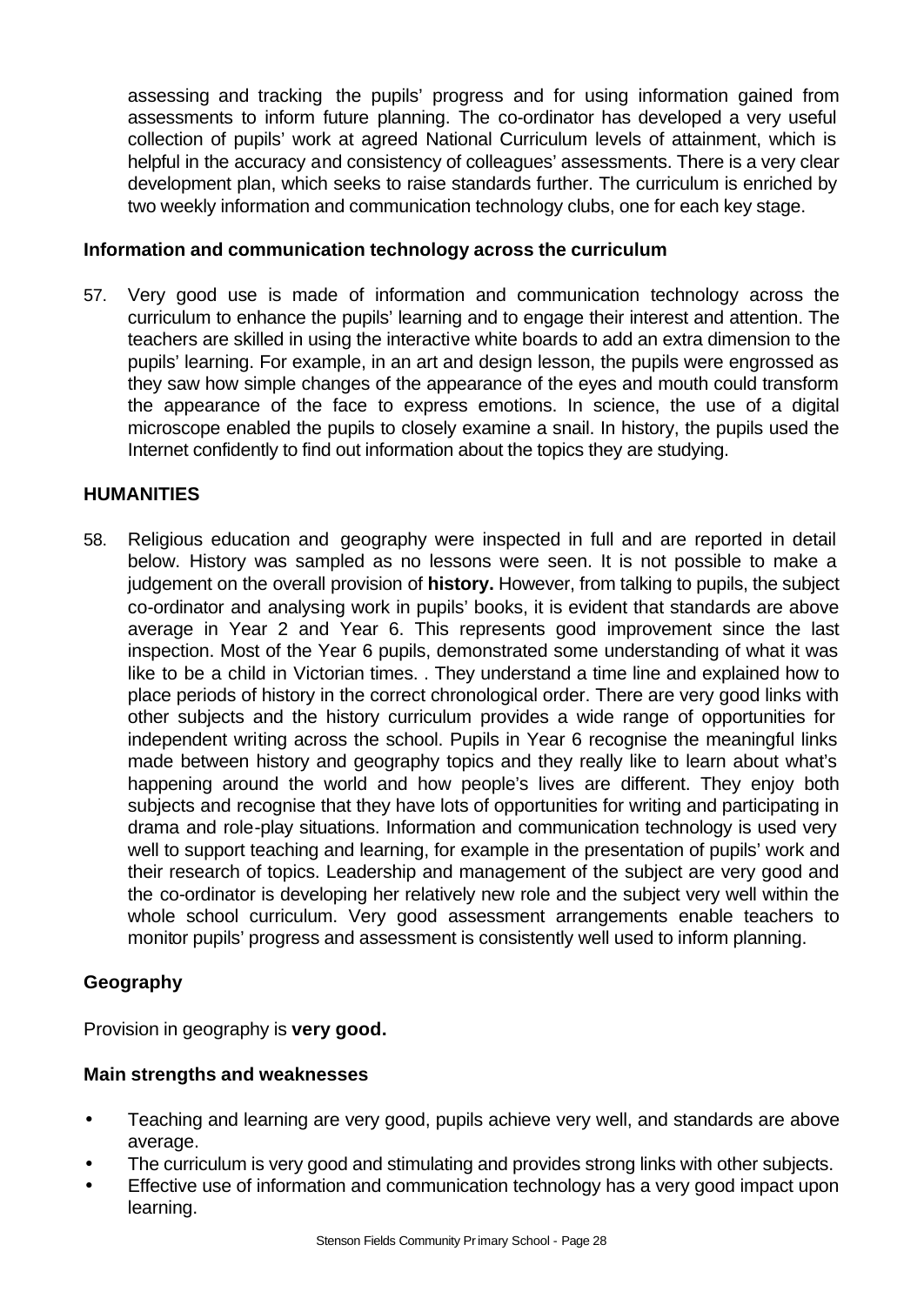• Leadership and management are very good.

## **Commentary**

- 59. The quality of teaching, range of learning opportunities and curriculum experiences have contributed markedly since the last inspection to the improvement made in standards in Year 2 and Year 6. Pupils with English as an additional language and special educational needs are very well supported and achieve very well. Very good assessment arrangements enable teachers to monitor pupils' progress and assessment is consistently, well used to inform planning. Visits and visitors are carefully planned into the subject's curriculum to increase pupils' geographical knowledge and understanding and to promote strong links with other subjects. Very good links with the community are fostered through visitors to the school, for example, to talk about and answer questions about the rain forest. Year 6 pupils have recently enjoyed a residential visit to the Isle of Wight, which enabled them to develop geographical and other skills, and to improve their knowledge and understanding of a place different to their own.
- 60. All studies across the school take the form of carefully chosen topics which promote and enhance other subject skills, knowledge and understanding, for example, in English, religious education, mathematics, science, art and history. Many purposeful links are made through joint curricular planning, such as opportunities to develop literacy skills and to apply them to research and report writing about environmental issues. Pupils are actively encouraged to discuss and share ideas and opinions with their 'talk partner'. They are able to reason and debate issues, while showing respect for the viewpoint of others. Pupils work well together to make very good progress because teachers are enthusiastic, knowledgeable and use interesting teaching methods and a good range of resources. Mapping skills are well developed and pupils have a growing awareness of their home location in relation to the UK, Europe and the wider world. Year 2 pupils, use maps and keys with confidence to compare and contrast a locality in Kenya. Year 1 and Year 2 pupils were fully involved in investigating African foods and in comparing them with the food we eat. Year 6 pupils empathised very well with Kesharpur villagers in India in a role-play of an important meeting to discuss the building of a proposed new road. There are several very good examples of display, which include pupils' work to demonstrate the strong links with other subjects. They include questions and information in order to extend pupils' thinking, develop enquiry skills and enhance their learning in the subject.
- 61. There is much evidence which shows how the use of information and communication technology is having a positive effect upon teaching and learning across the school. Pupils benefit in lessons from the teachers' effective use of the latest technology, including the interactive white board to stimulate interest and communicate ideas and information in an interesting way. Pupils use these and identify sources of information from websites on the Internet, which enable them to research efficiently.
- 62. Leadership and management of the subject are very good. The co-ordinator is developing the subject very well, has a very good understanding of the strengths of the subject, and about how improvements can be made.

## **Religious education**

Provision in religious education is **very good.**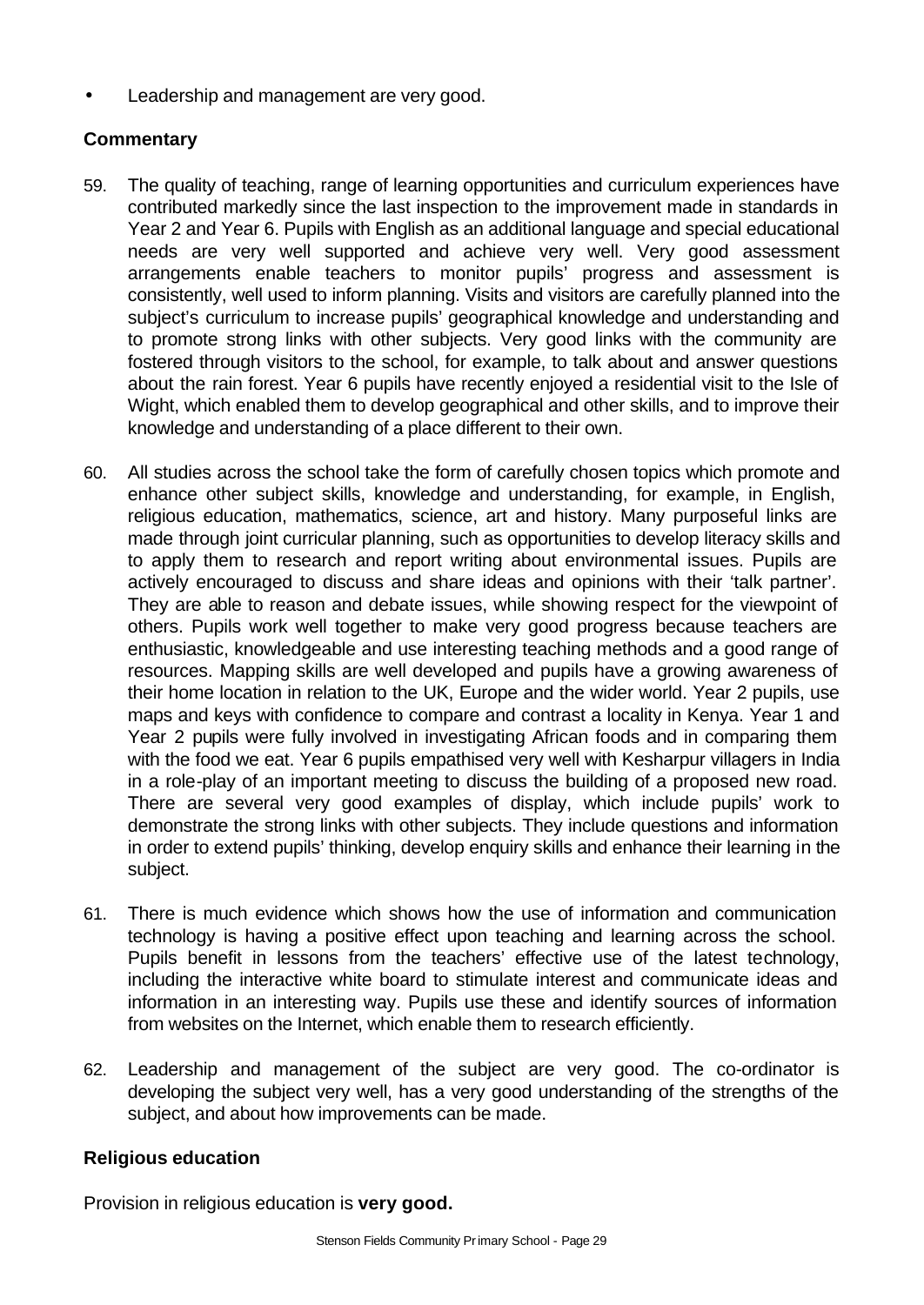## **Main strengths and weaknesses**

- Good teaching, which draws upon the range of cultures and religions in school, results standards which are higher than those identified in the Locally Agreed Syllabus.
- Religious education contributes very well to pupils' spiritual, personal and social development and pupils respect the values and beliefs of others.
- Within a very good curriculum, literacy skills are used widely to promote speaking, listening and writing.
- Leadership and management of the subject are very good.

## **Commentary**

- 63. There has been much improvement since the last inspection. The quality of teaching and learning is good overall and sometimes very good and the pupils achieve very well. Teachers help all pupils to apply their understanding of religious education in a range of very well planned activities. The pupils have a very good awareness and understanding of different faiths and appreciate how people's religious beliefs affect their lives. Pupils learn that a place of worship can be very important to people of all religions. In each lesson there were strong links with pupils' spiritual, personal and social development. The pupils were eager to contribute and a range of very good strategies enabled them to share their opinions and thoughts with 'talk partners', in small groups or with the whole class. Pupils with English as an additional language, special educational needs and more able pupils are fully involved and achieve as well as others. Speaking and listening skills are promoted consistently well and pupils positively value the opinions and contributions of others. Pupils show respect for the values and beliefs of others and this is reflected consistently in the displays around the school. Collective worship meets statutory requirements and whole school assemblies are used very effectively to support the religious education curriculum.
- 64. The quality of leadership and management is very good. The relatively new co-ordinator has prepared very well to meet the requirements of the Locally Agreed Syllabus. In their joint planning, teachers respond positively to the guidelines produced nationally and by the local education authority. Teachers' planning incorporates religious education very effectively into a well thought out cross-curricular approach which enables pupils to experience a well-designed curriculum. There are very good assessment arrangements for religious education. Formal assessments, which measure the pupils' progress, are closely matched to the Agreed Syllabus and are used very effectively to inform curricular planning.

## **CREATIVE, AESTHETIC, PRACTICAL AND PHYSICAL SUBJECTS**

65. Art, design, and physical education were inspected in full and are reported in detail below. Design and technology, and music, were sampled. Only one lesson of **design and technology** was seen during the inspection. A scrutiny of teachers' records and pupils' previous work indicates that the subject is being covered very well and that standards are above average. In a good lesson in Year 2, the teacher used the interactive white board to display digital photographs of the playgrounds the pupils had designed and made. This resulted in good discussion about what were the best features and how improvements could be made. Excellent support from the learning support assistant enabled those pupils whose literacy skills were not as good as the rest of the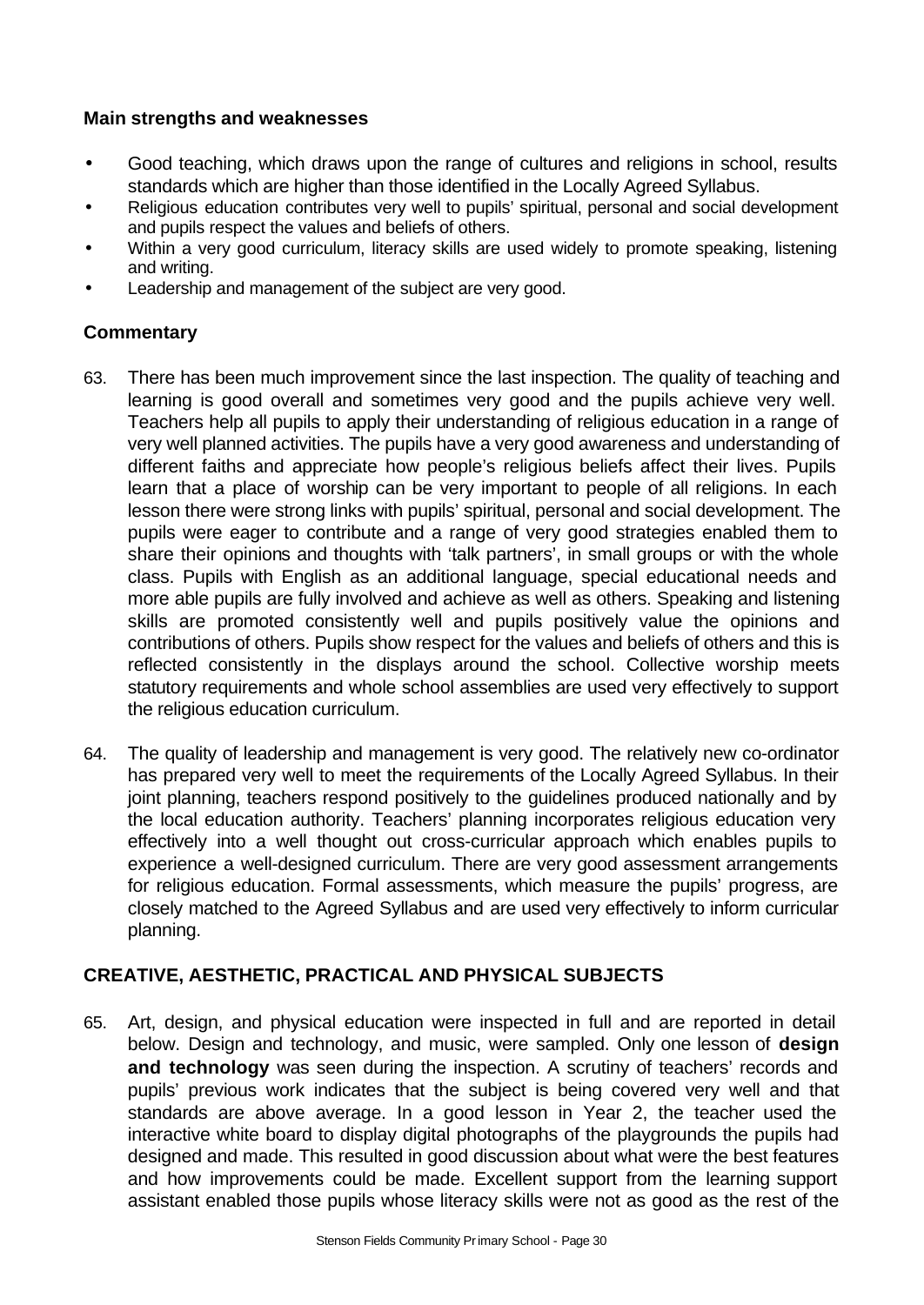class to be fully involved in the lesson. A very good feature of the work is the quality of the evaluations made by the pupils and the emphasis placed on how the designs could be improved. The very knowledgeable co-ordinator is providing very good leadership. As a result there has been a good improvement in the subject since the last inspection.

66. Only two lessons were seen in **music.** The teaching was good and the pupils achieved well. In a lesson in Year 3/4, the pupils had developed their own score to convey what it would be like in a rain forest. The pupils had to concentrate hard as they developed the layers of sound. The pupils co-operated well, had fun, and the final performance was accomplished. A good range of instruments is available for the pupils' use. The curriculum is enriched by the school's involvement in the Sinfin Project which has resulted in the older pupils receiving expert tuition in drumming, jazz and taking part in a songwriting workshop. Music makes a very good contribution to the pupils' cultural development. A wide range of music is played in assemblies. The co-ordinator, a teaching assistant, provides very good leadership. She provides very good support to staff and has had a very good influence on the development of the rich curriculum available to pupils.

#### **Art and design**

Provision in art and design is **very good.**

#### **Main strengths and weaknesses**

- Standards are above average.
- Teaching and learning are very good.
- The subject makes a good contribution to the pupils' cultural development.
- The leadership of the subject is very good.

- 67. Standards by Year 2 and Year 6 are above average and the pupils achieve very well. This is an improvement since the previous inspection and is the result of greatly improved provision, very good teaching and very good subject leadership.
- 68. Lessons are very well planned and managed. Well-established class routines and very good relationships ensure that the available time is used productively. Very good use is made of information and communication technology to enhance the pupils' learning. In a Year 6 lesson, very good teaching, which involved using the interactive white board, concentrated the pupils' attention on how facial expression could be easily changed by alterations to the face and the mouth and then further enhanced by the use of a single colour. The high standard of work demonstrated the very good learning that had taken place. In a Year 2 lesson, involving the creation of natural sculptures, very good teaching and support enabled the pupils to produce work of a very good standard. A very good feature of both the lessons was the mature and constructive way in which the pupils appraised each other's work. The use of visiting artists, such as visit by an Indian artist, not only shows how the school values the cultural heritage of many of its pupils but also enables all pupils to appreciate the richness of art from other cultures.
- 69. Subject leadership is very good and is a significant factor in the quality of the provision and in the attainment of the above average standards. The co-ordinator checks the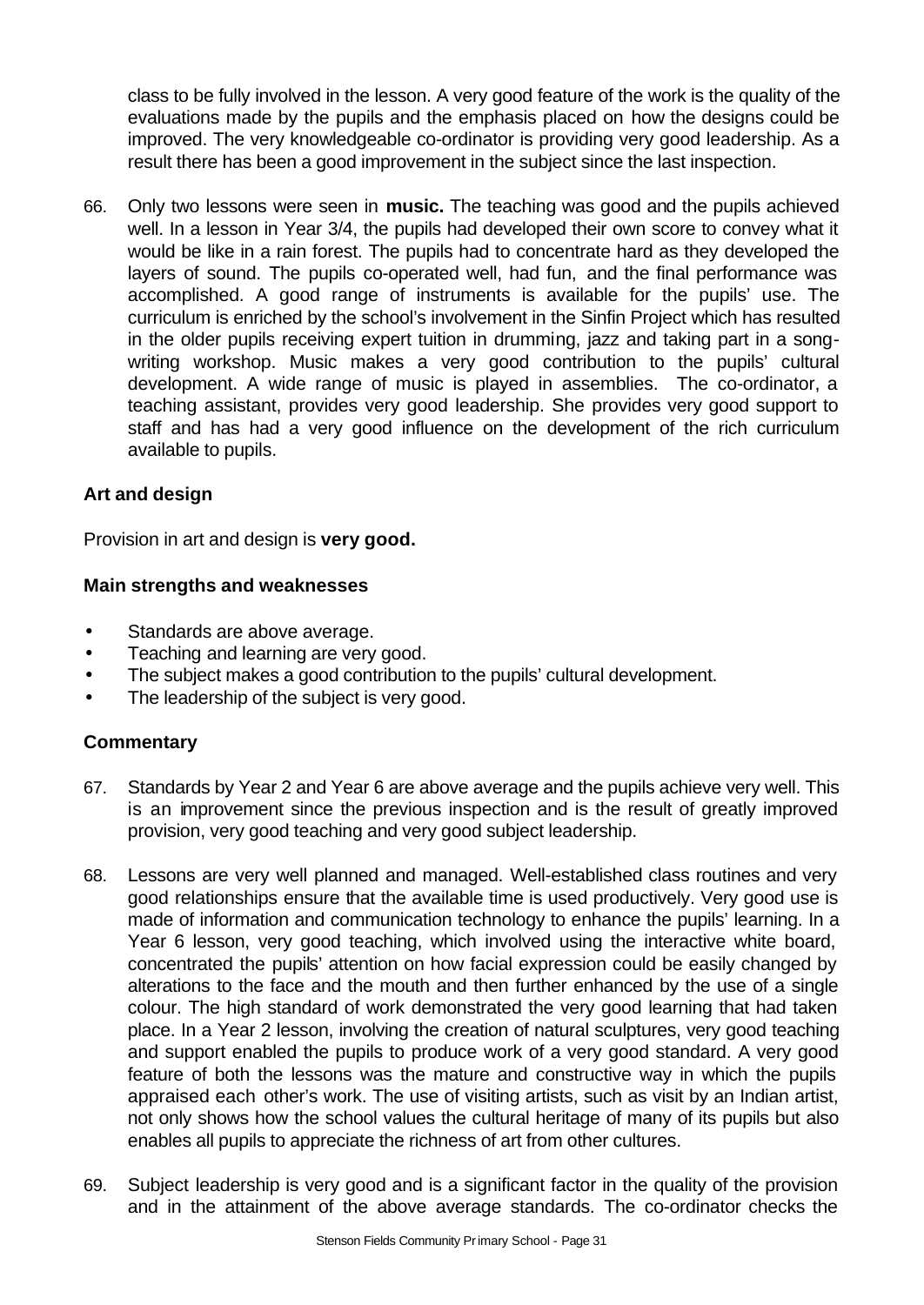quality of planning and teaching, in order to ensure consistency of good practice across the school. He is keen to raise standards further and has developed a very good action plan.

#### **Physical education**

Provision in physical education is **very good.**

#### **Main strengths and weaknesses**

- Standards are above average.
- The school has recently gained national awards for the quality of its physical education provision.
- Teaching and learning are very good, which enable the pupils to achieve very well.
- The curriculum is enriched by a wide variety of dance and sports clubs.
- Accommodation for physical education is very good.

- 70. There has been a good improvement since the last inspection. Standards in swimming are good. By the time they leave the school, almost all the pupils can swim at least 25 metres unaided and with good technique. By Year 2, the pupils show good ball control skills. They devise small games, with rules and scoring systems, and explain these confidently to other pupils. By Year 6, these ball skills are developed further. The pupils throw, catch and bounce balls, both individually and with a partner, with increased accuracy and confidence. It was not possible to observe any gymnastics or dance lessons during the inspection. However, observation of a lunchtime Bhangra club indicated good standards in dance.
- 71. Teaching is very good and this enables all groups of pupils to achieve very well. The teachers manage changing sessions very well. Their subject knowledge is very secure. They pay due attention to safety and they ensure that the pupils know why warm-up and cool-down sessions are important parts of physical education. Very good teaching of specific skills enables the pupils to make very good progress. The teachers provide opportunities for the pupils to observe the performance of others and this helps them to develop ideas of their own for improvement. They also provide plenty of opportunities for the development of speaking and listening skills, as the pupils talk about the games which they have devised. The teachers make tasks increasingly more difficult and this ensures good development of skills. In a lesson in Year 3/4, this enabled the pupils to improve their ball control skills.
- 72. Subject leadership is very good and is a significant factor in improved provision. The school has recently gained the Football Association Charter Standard and the Activemark for the quality of this provision. The co-ordinator monitors the planning and teaching with a view to ensuring consistency and to sharing good practice. She has built up an impressive photographic portfolio, which shows that the requirements of the National Curriculum are fully met. There are very good procedures for assessing the pupils' progress and for using this information to plan future work. Older pupils engage in outdoor activities, in the form of orienteering, in the school grounds. Accommodation for physical education is very good, which includes a good-sized hall, a girls' changing room, large playgrounds and an extensive field. The curriculum is enriched by a wide variety of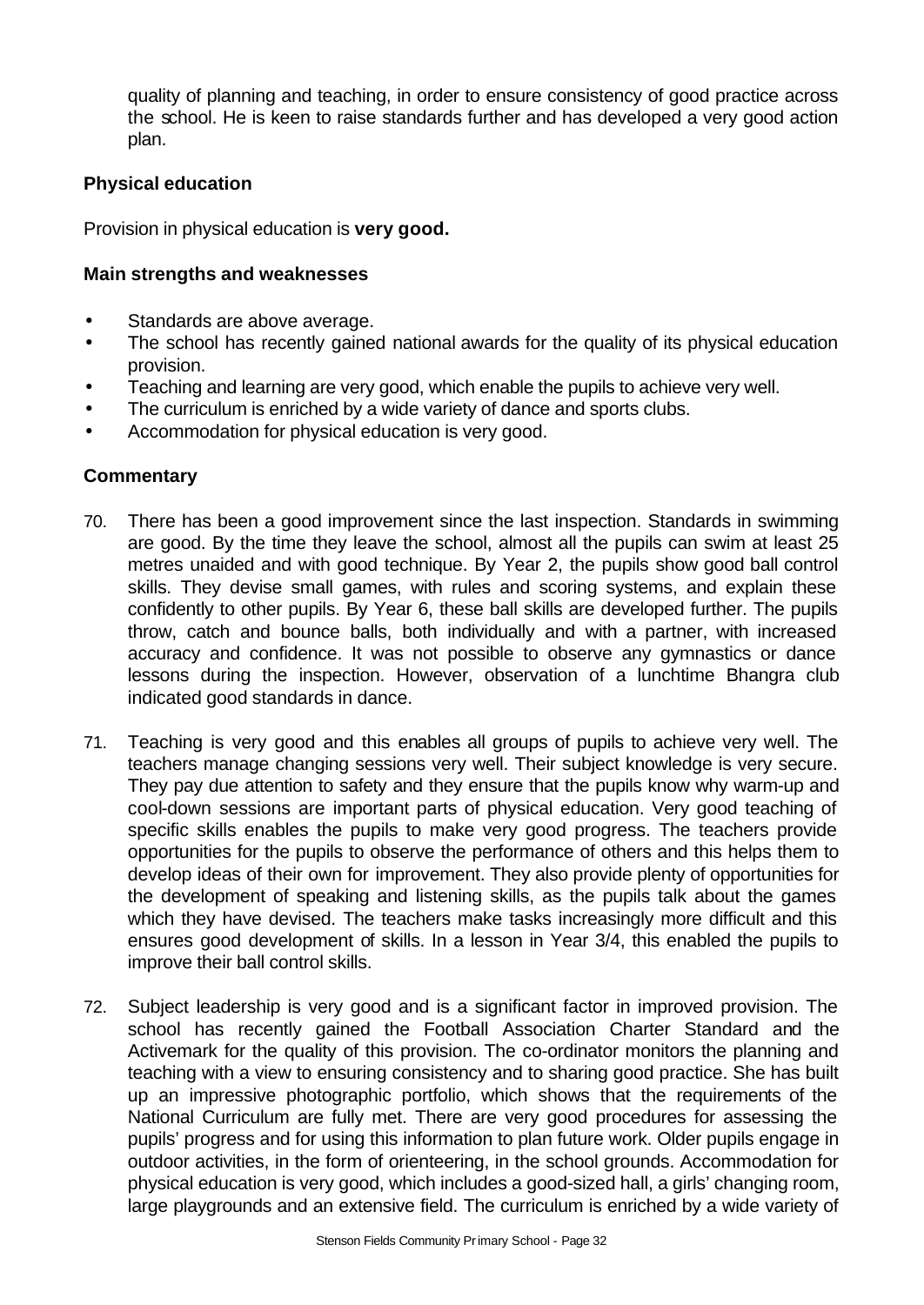clubs, including football, cross-country running, gymnastics, Irish dancing, Bhangra, Kwik cricket and keep fit. The pupils have benefited from visiting specialists who led skipping and dance workshops.

## **PERSONAL, SOCIAL AND HEALTH EDUCATION AND CITIZENSHIP**

73. There is very good programme for personal, social and health education which is reflected in the very positive attitudes, relationships and behaviour of the pupils. There are very good opportunities for the pupils to develop social skills and self-esteem in weekly 'circle time' sessions and in other lessons. They discuss issues which are of concern to them, such as making choices, the need for rules, anti-social behaviour, environmental concern, changes and new experiences. There are further opportunities for the pupils to develop social skills in school assemblies, school productions and clubs and during school visits. Older pupils are given responsibilities around the school and some of them have the opportunity to participate in decision making as members of the school council. The pupils support a good number of charities and they helped to send books to schools in Zambia. The pupils learn about the need for a balanced diet as part of a healthy lifestyle. The school possesses the Healthy Schools Award and it participates in the National Fruit Scheme. The pupils learn about the dangers of drugs and alcohol abuse and local police make a valuable contribution. The pupils are taught about human growth, development, and relationships from Reception onwards. There is formal sex education for the older pupils.